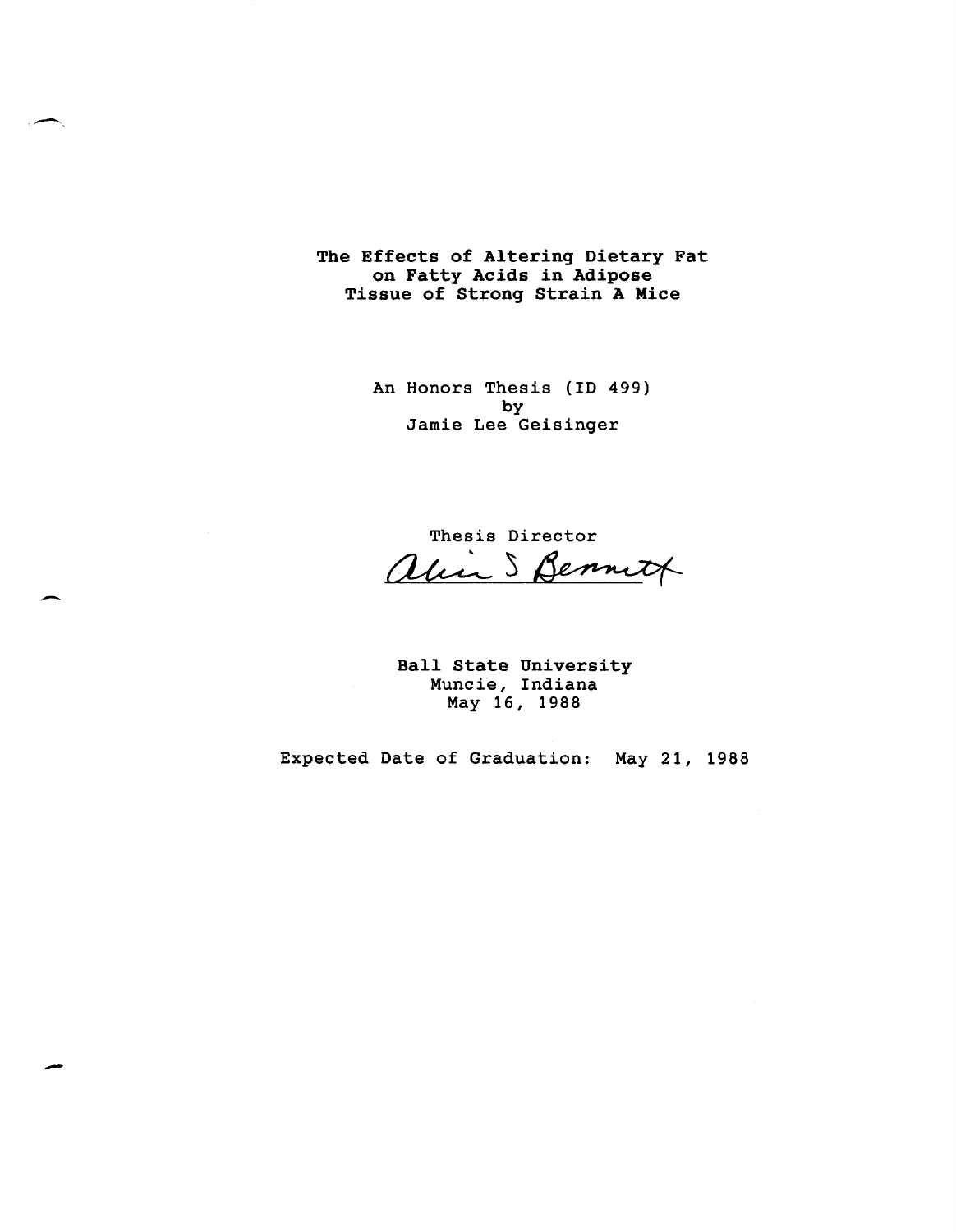$\mathfrak{so}_\mathfrak{p}$ Co II Thesis Lb 2489  $\mathsf{Z}^{\mathsf{L}}$  $\frac{1}{2}$  98,

-

-

# Table of Contents

| Review of Related Literature3 |
|-------------------------------|
| Materials and Methods9        |
| Results and Discussion11      |
|                               |
|                               |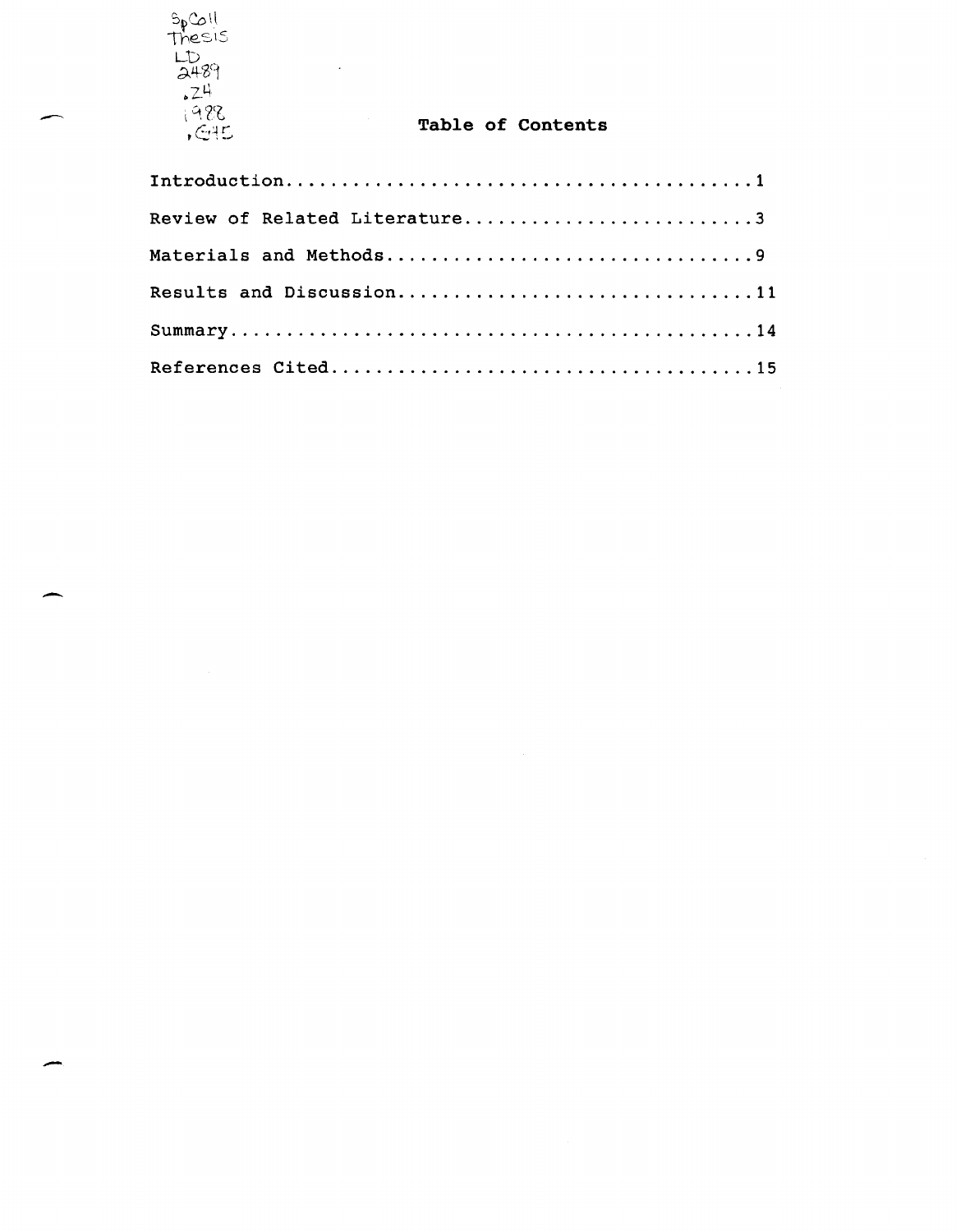#### **Introduction**

Research has suggested that the fatty acid composition of an individual's adipose tissue is a valid index for the habitual fatty acid composition of the diet of individuals. Current research involves identifying fatty acids of adipose tissue of animals on specifically prepared diets. Results from the literature indicate a mathematical relationship leading to a rather high correlation coefficient, between the fatty acids in the diet and those of the subcutaneous fat stores of an individual. The highest correlation coefficient was found when polyunsaturated fatty acids were present in both the dietary and adipose tissue parameter.

Studies are also being conducted relating fatty acids to the age of the subject. These investigations have determined there is an age-dependent decrease of unsaturated fatty acids and an increase in saturated fatty acids due to lipid peroxidation.

In our laboratory, the fatty acid composition of adipose tissue has been determined for mice of different ages fed high and low controlled amounts of stearic and linoleic acids. Mice fed a high fat (15%) stearic acid rich (SA-1) diet had large stores of oleic acid. Mice fed a high fat safflower oil (SAP) diet had large stores of linoleic acid. The SA-1 mice had larger percentages of palmitoleic and stearic acids than did the SAF mice. However, neither showed the elevated percentage of palmitoleic acid associated with obesity. The SAF mice had an average weight higher than that of SA-1 mice. As the SAP mice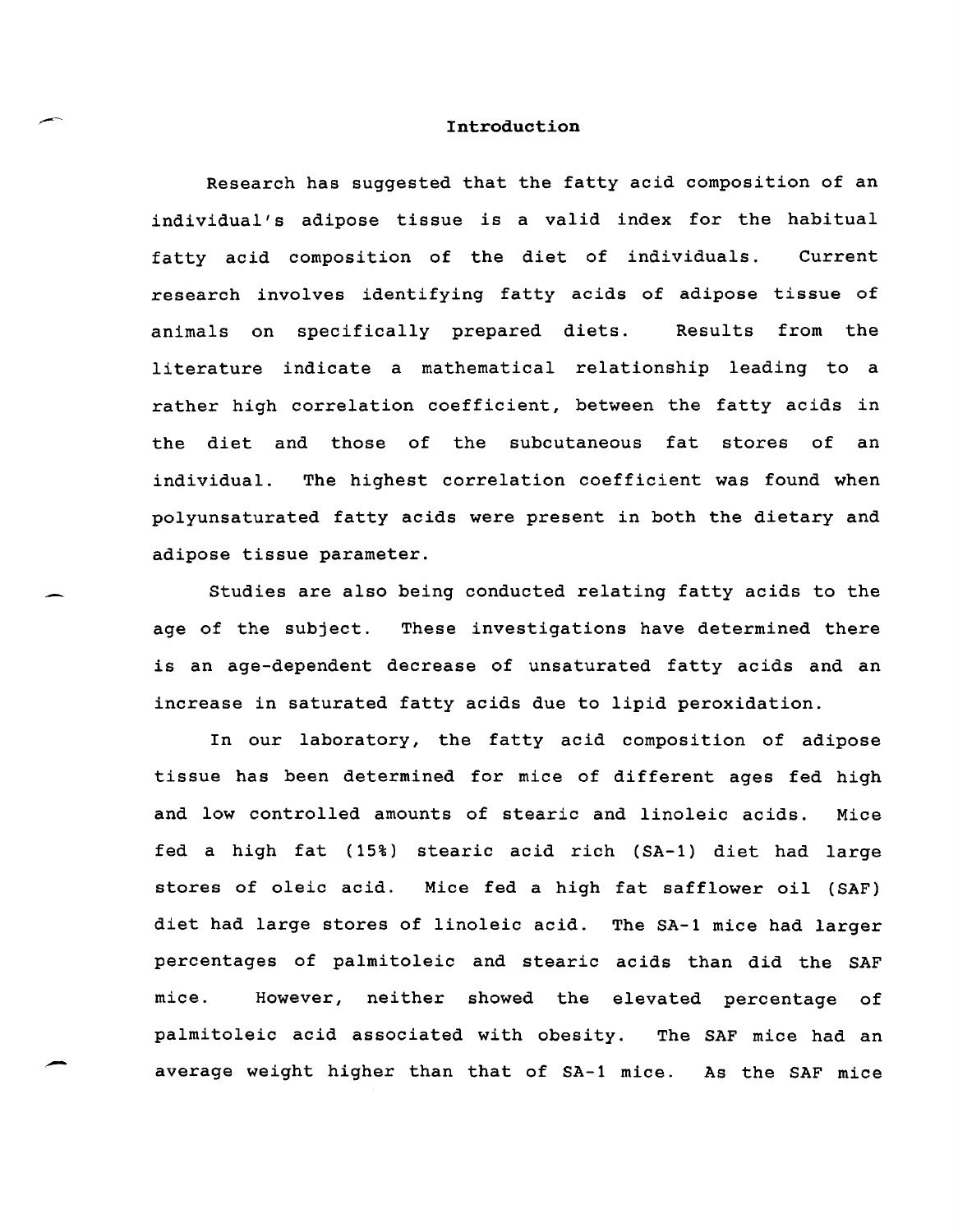aged, there were slight increases in palmitoleic and linoleic acids and slight decreases in stearic and oleic acids. The aging of the SA-1 mice caused decreases in palmitoleic and linoleic acids and a large increase in oleic acid. The percentage of stearic acid remained unchanged.

The purpose of this research project was to determine the effects of altering dietary fat on the rate of change of the fatty acid composition of adipose tissue in relationship to age and weight gain. As changes are made in dietary intake of fats, the composition of the adipose tissue is altered. The fatty acid profile of this tissue, showing the percentages of each fatty acid profile component, differs highly between lean and obese subjects. Thus, a specific relationship or trend is sought among an individual's dietary intake of fat, adipose tissue composition, and weight gain. A fourth factor considered in this project was the age of the mice and its effect on fatty acid composition.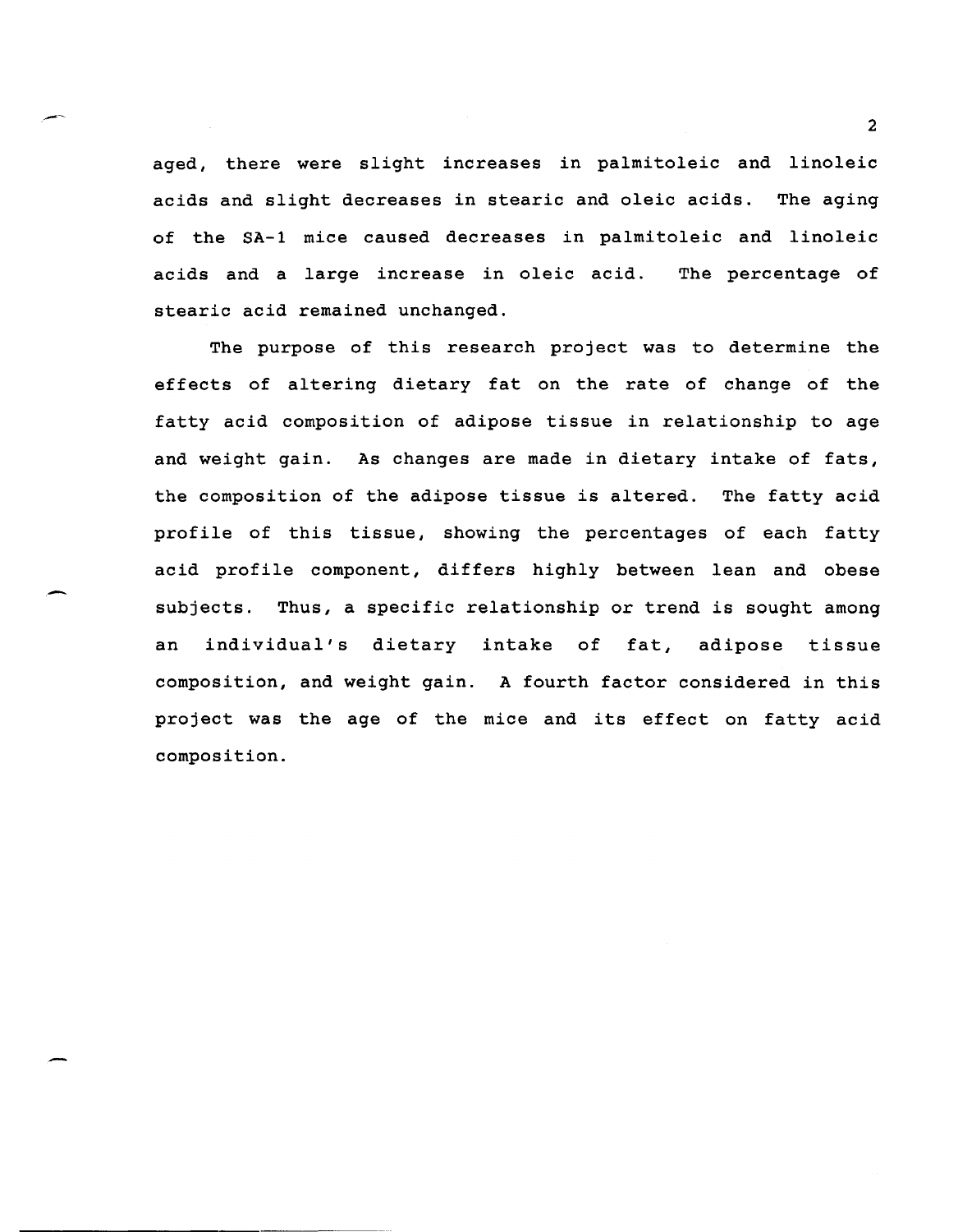### Review of Related Literature

---

-

Beynan and Katan (1) have devised a method for obtaining human adipose tissue with out anesthesia. With their method, they collected over five hundred adipose samples and objectively determined the fatty acid composition of the diets of the subjects. Their investigation indicated that the fatty acid composition of adipose tissue is a valid index of the fatty acid composition of the diet over the preceding one to three years.

Beynan et. al. (2) found that the fatty acid profile of human subcutaneous adipose tissue is strongly influenced by the fatty acid composition of the dietary fat. Among the adult population, age played a minor role in determining the fatty acid pattern of adipose tissue. A major factor, however, for figuring the time required for an alteration in dietary fat type to be reflected in the fatty acid profile is the turnover rate of adipose fatty acids. Using seven studies previously done on dietary and adipose fat composition, a mathematical relationship was derived. The highest correlation coefficient, indicating the ability to predict the fatty acids found in the adipose tissue from the dietary fat intake, was calculated when polyunsaturated fats (PUFA) were present in both diet and adipose tissue. This may be related to the fact that PUFA are an essential component.

Similar findings were obtained by Plakke (3). In addition investigations implied that 25% of the variance of adipose tissue fatty acids between individuals is accounted for by differences in dietary fat composition.

3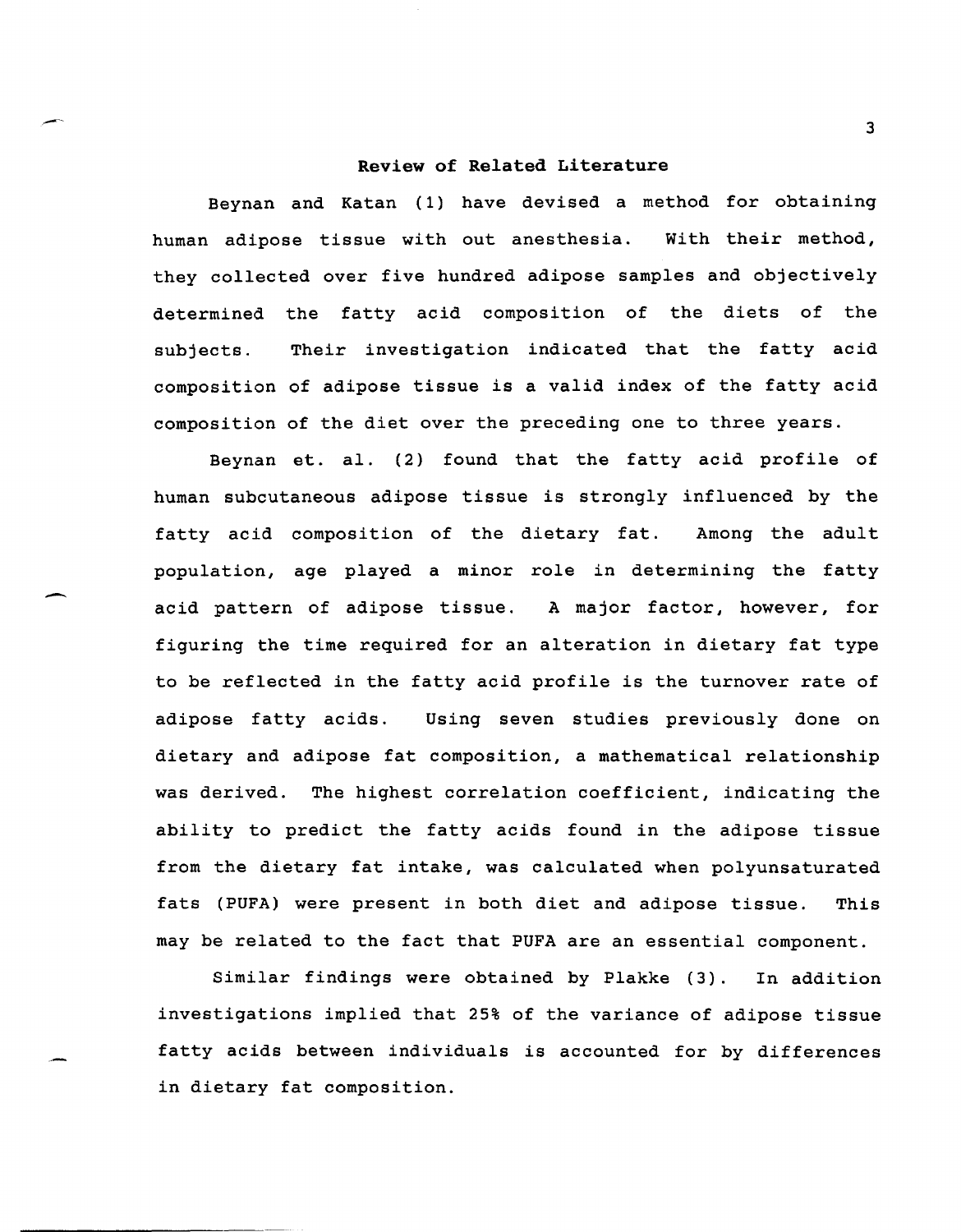Burns et. al. (4) studied the modification of the fatty acid composition of mouse tissues. Male DBA/2 mice approximately five weeks old were fed a diet enriched with either saturated or polyunsaturated fats for five weeks.

The saturated fats in the diet were numerous. The polyunsaturated fat was only linoleic acid. Tissues from animals fed the two experimental diets showed considerable variations. In general, tissues from animals fed the saturated diet were rich in monoenoics, mostly oleate. In contrast, tissues from animals ingesting the polyunsaturated diet contained larger amounts of polyenoics, especially linoleate. Conclusions stated that the modification of fatty acids of normal tissues induced by experimental diets differs in extent and type demonstrating selectivity amongst normal tissues.

-

Takatori (5) discovered that changes in tissue lipid fatty acid composition are exhibited when trans-fatty acids are fed to mice as the sole source of unsaturated fat. Trans-fatty acids caused suppressed incorporation of eicosatrienoic acid into tissues. Characteristics of essential fatty acid (EFA) deficiency emerged, including reduced weight. acids were fed in conjunction with adequate amounts of EFA, however, they had little effect on growth. WHen trans-fatty

Research by Thomas revealed that trans-unsaturated fatty acids arose in large measure in adipose tissue via consumption of hydrogenated fats, such as margarine (6). This was not the case, though, when butter-fat was consumed. As stated previously,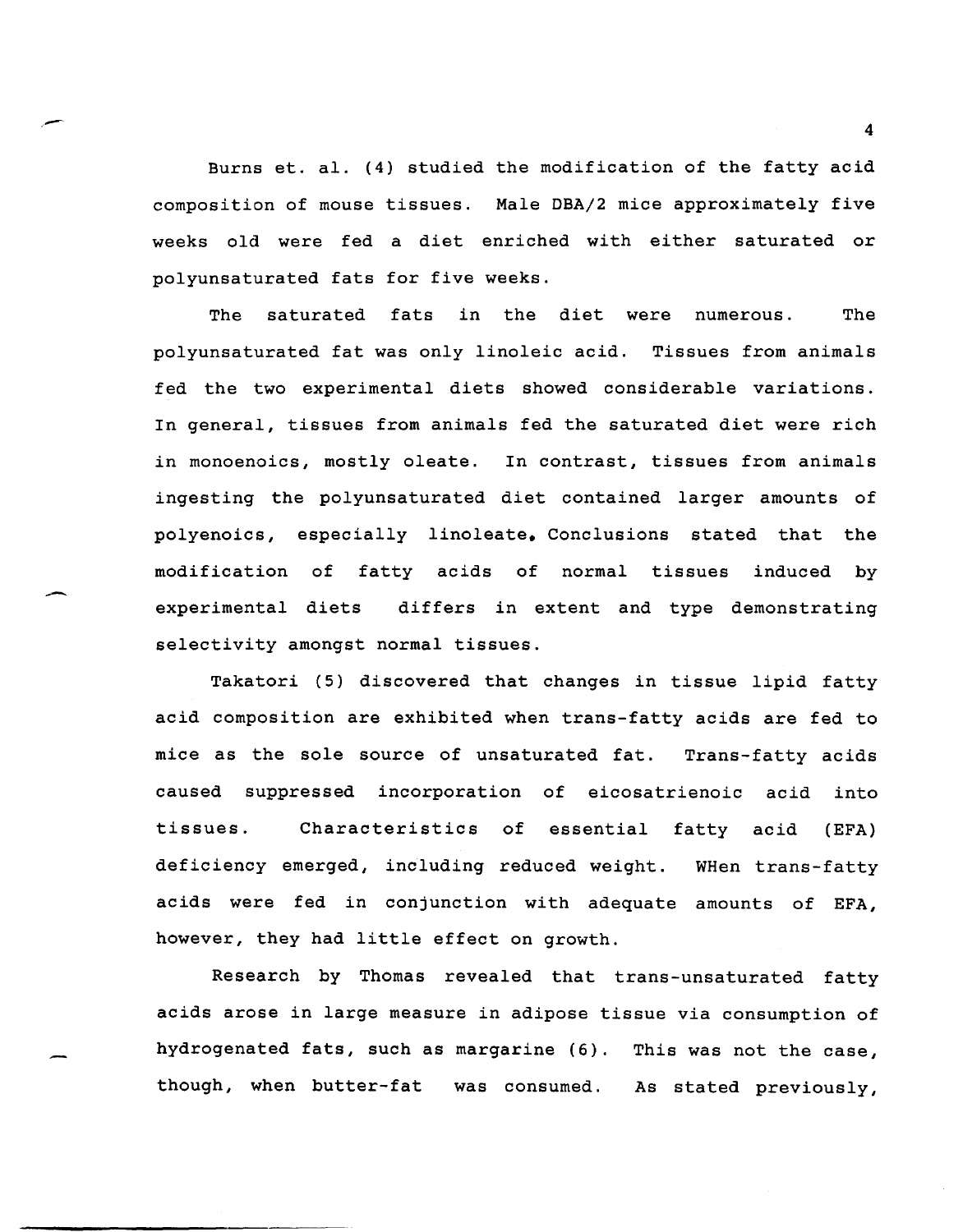trans-fatty acids may suppress incorporation of eicosatrienoic acid into tissues and cause reduced growth if not accompanied by an adequate amount of EFA.

,-

 $\overline{\phantom{a}}$ 

Incorporation of monounsaturated fatty acids depends on the dietary concentration. The incorporation of these fatty acids is accompanied by increases in polyunsaturated fatty acids. Evidence also shows that linolenic acid rapidly substitutes C 22 polyunsaturated fatty acids of the linoleic acid family (n-6) with those of the linolenic acid family (n-3) (7).

Conclusions have been drawn, as well, pertaining to the correlation between dietary-induced changes in the fatty acid composition of human cheek cells and changes in the dietary polyunsaturated/saturated (p/s) fat ratio (8). The proportion of linoleic acid in cheek cell phosopholipids was significantly increased by increasing the dietary  $p/s$  ratio. ratio was achieved by substitution of monounsaturated fatty acids with linoleic acid. The change in saturated and The increase occurred within six weeks of the introduction of the new diet. Changing from a high to a low  $p/s$  ratio diet resulted in only a small drop in the proportion of linoleic acid, suggesting that an increase in the acid may occur more quickly than a decrease in this specific tissue. This may further mean there is a minimum level of linoleic acid required for tissue.

In a related investigation (9), the profile of human cheek cells was shown to differ between vegetarians exhibited a significantly lower saturated fat intake than the nonvegetarians,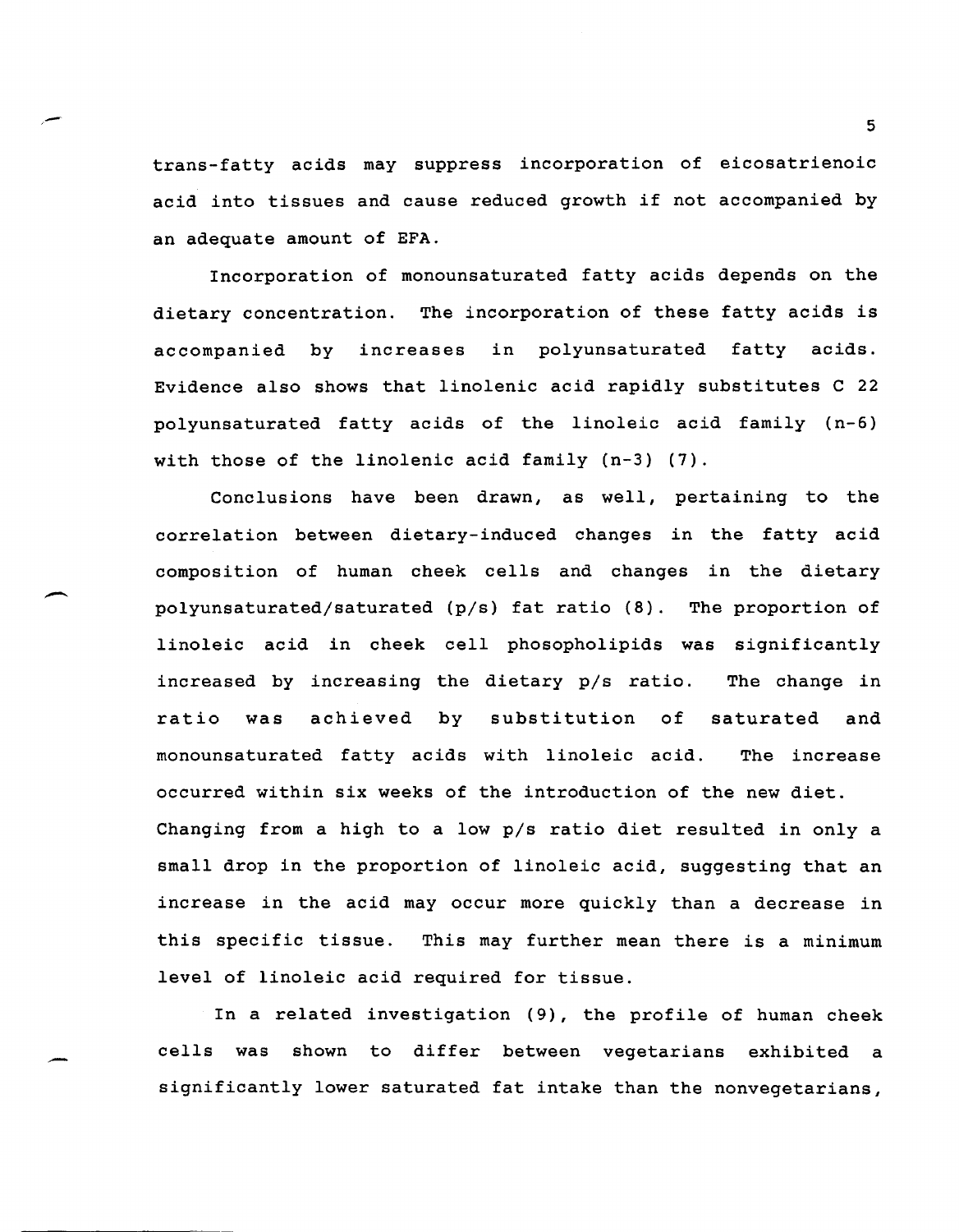and this was associated with a relatively lower proportion of saturated fatty acids in their cheek cell phospholipids.

Current research also includes studies of obesity in connection with dietary and tissue fat compositions. Enser and Ashwell (10) reported that the subcutaneous adipose tissue of obese mice differs from that of lean mice littermates in fatty acid composition. The adipose of obese mice was characterized by a higher proportion of palmitoleic acid and a lower proportion of linoleic acid than that of adipose from lean mice. To determine whether these differences were inherent in fat cells, the adipose tissue from obese and lean mice was transplanted to lean and obese host mice, respectively. The fatty acid composition of the transplanted graft and of the host subcutaneous fat was determined one or two months later. The fatty acid composition of grafts from lean donors in obese hosts resembled that of the obese mice. Grafts from obese mice in lean hosts had fatty acid profiles like those of the lean mice. These results clearly demonstrated that differences in the fatty acid composition of adipose tissue neutral lipids between obese and lean mice depends on the physiological characteristics of the animal and not on genetic differences in the adipose tissue.

--

Weight gain is associated with a relatively rapid deposition of dietary fat in adipose tissue (11). During periods of negative energy balance, in corporation of dietary fatty acids into adipose tissue was found to be limited. In obese subjects, fat cell size and number of fat cells were increased.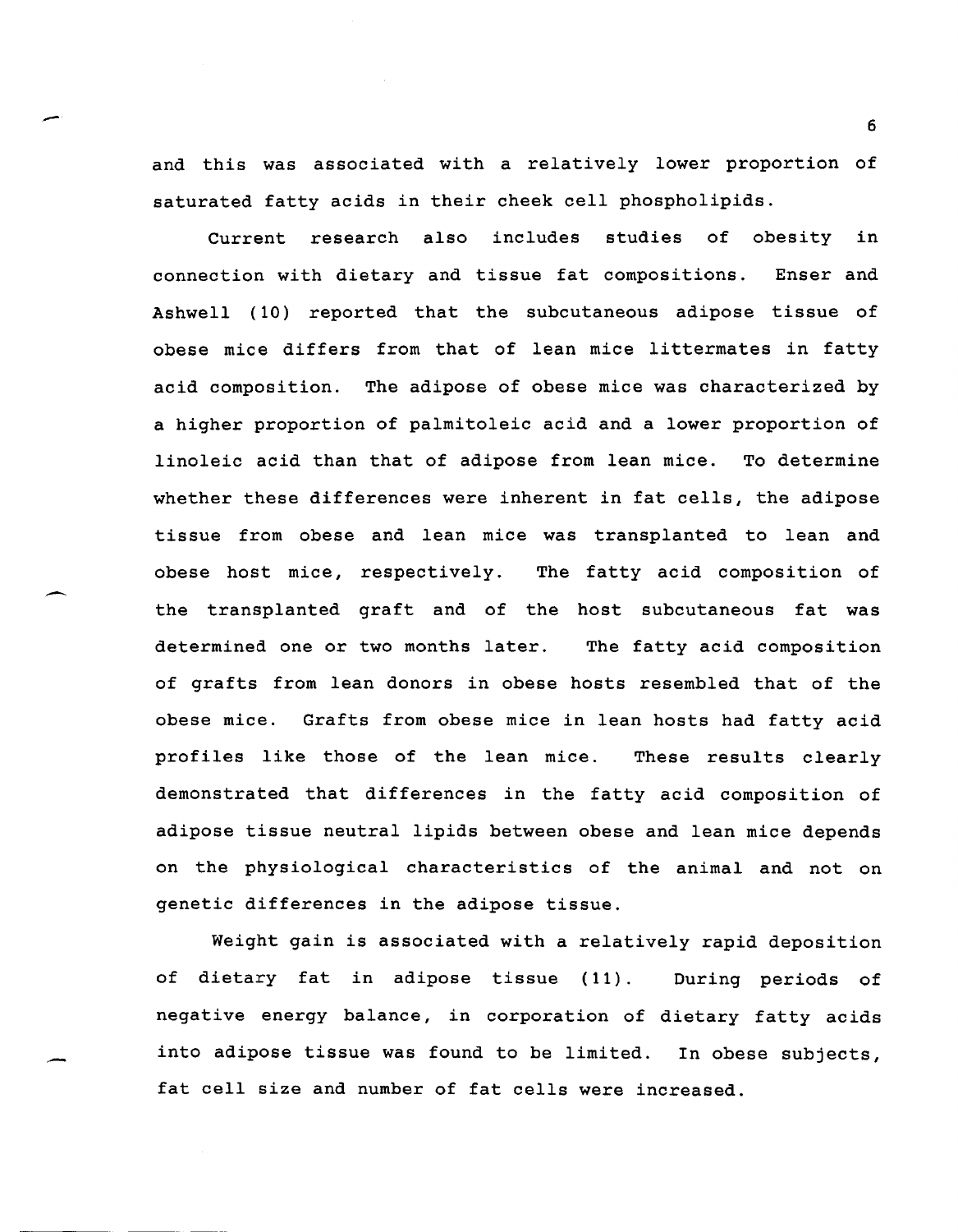One research team (12) divided obese women into hyperplastic (increase in fat cell number) and hypertropic (increase in fat cells size) categories of obesity. The women were placed on an energy-reduced diet until weight loss ceased. At this point, enlarged fat cells in either of the two groups had decreased to the size of fat cells of controls. Fat cell number remained unchanged. Therefore, the hypertropic patients ended up with a normal body fat and hyperplastic patients remained pronouncedly obese. This suggests that knowing the fat cell size and total fat cell number of an individual may help to predict the success of an energy-reduced dietary regimen in terms of remaining body fat and decrease in regional fat deposit.

-

-

-

Diets with a high fat content cause substantial expansion of the adipose tissue mass before the use of the fat by the body reaches a rate commensurate with the diet's fat content (13). Thus, obesity may be the result of the body's tendency to achieve the steady state, where the fuel mix oxidized has the same composition as the food consumed, only after an undesirable large expansion of the adipose tissue mass has take place.

The aging process brings about tan increased production of superoxide radical responsible for lipid peroxidation. The result of the continuing lipid peroxidation is an age-dependent decrease of unsaturated fatty acids and an increase in saturated fatty acids (14).

To summarize, the fatty acid composition in the diet has been shown to determine the fatty acid profile of adipose tissue.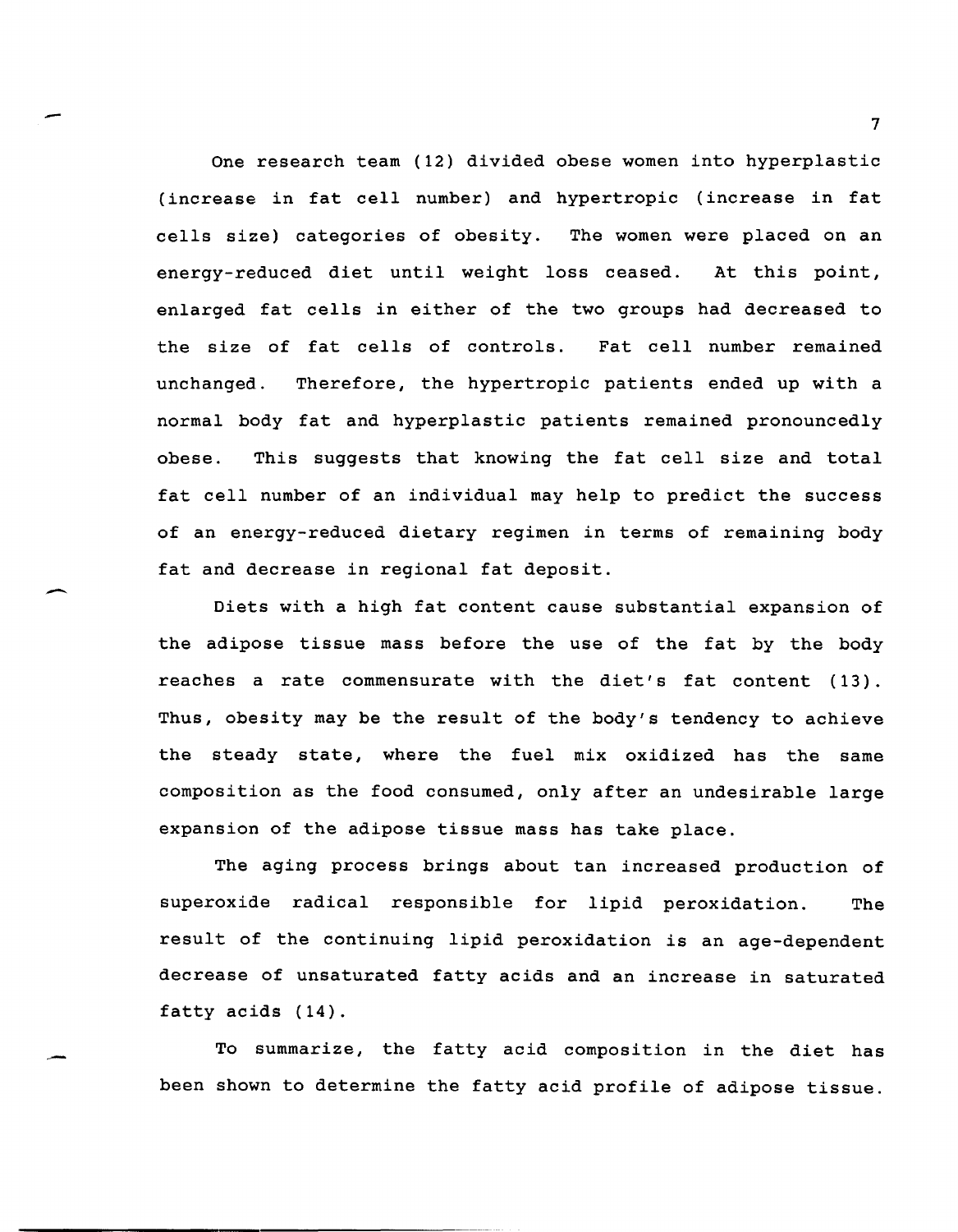The percentages of certain fatty acids in the profile of adispose are distinctly different in obese mice than those of lean mice. Age also brings about changes in the fatty acid profile due to chemical processes accompanying it. Thus, the dietary in take, adipose tissue fatty acid pro file, weight gain, and age of individuals appear to be interrelated. It is the purpose of this investigation to determine the rate at which these changes take place in young and old mice.

8

-

-.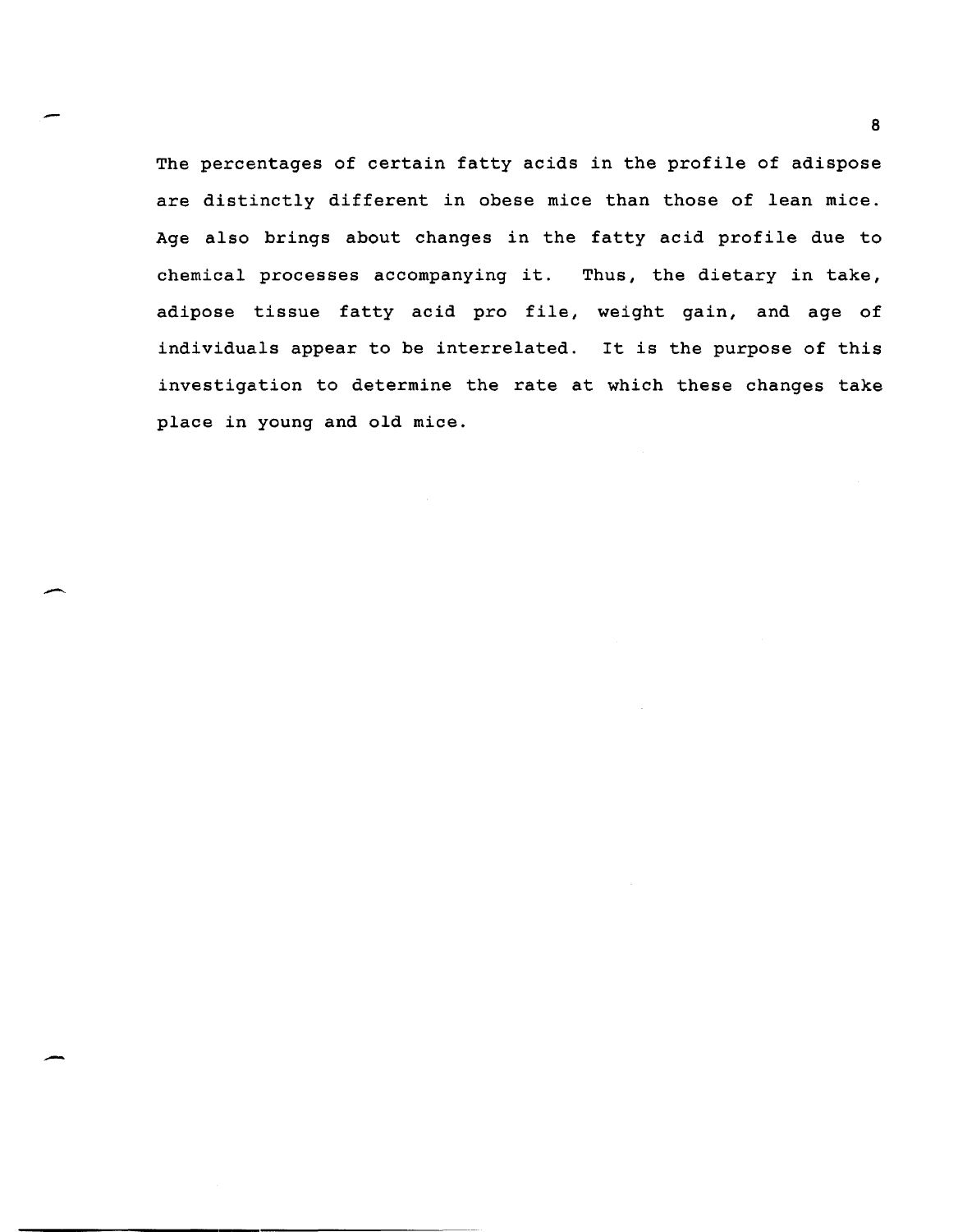## Materials and Methods

## Dietary Alteration

Two groups of six strong A/st mice fed a high fat stearic acid diet, containing 13.2% stearic acid and 0.8% linoleic acid, from weaning were placed on a high fat safflower oil diet, containing 0.4% stearic acid and 11.4% linoleic acid. One group was ten months old and the other group was twelve months old. Two groups of six mice, five and ten months of age, fed the safflower oil diet from weaning were placed on the stearic acid diet. The mice were weighed weekly to monitor changes in weight.

### Tissue Collection

--

Two, four and six weeks after mice were placed on new diets, two mice in each of the four groups were killed by exsanguination under light ether anesthesia and the adipose tissue was surgically removed. The tissue was stored in 0.25% acetic acid at -20 C until ready for fatty acid analysis.

## Saponification. Extraction. and Methylation of Fatty Acids

Tissues were placed in 15 mL conical test tubes with approximately 2 mL of 15% KOH in 85% methanol. The samples were refluxed in a hot water bath (80 C) for one and a half hours. A volume of 2:1 hexane: ether equal to the volume of the cooled solution was added and the aqueous layer was retained sufficient concentrated HCI was added to make the solution acidic to pH paper. The acidified fatty acids were extracted into an equal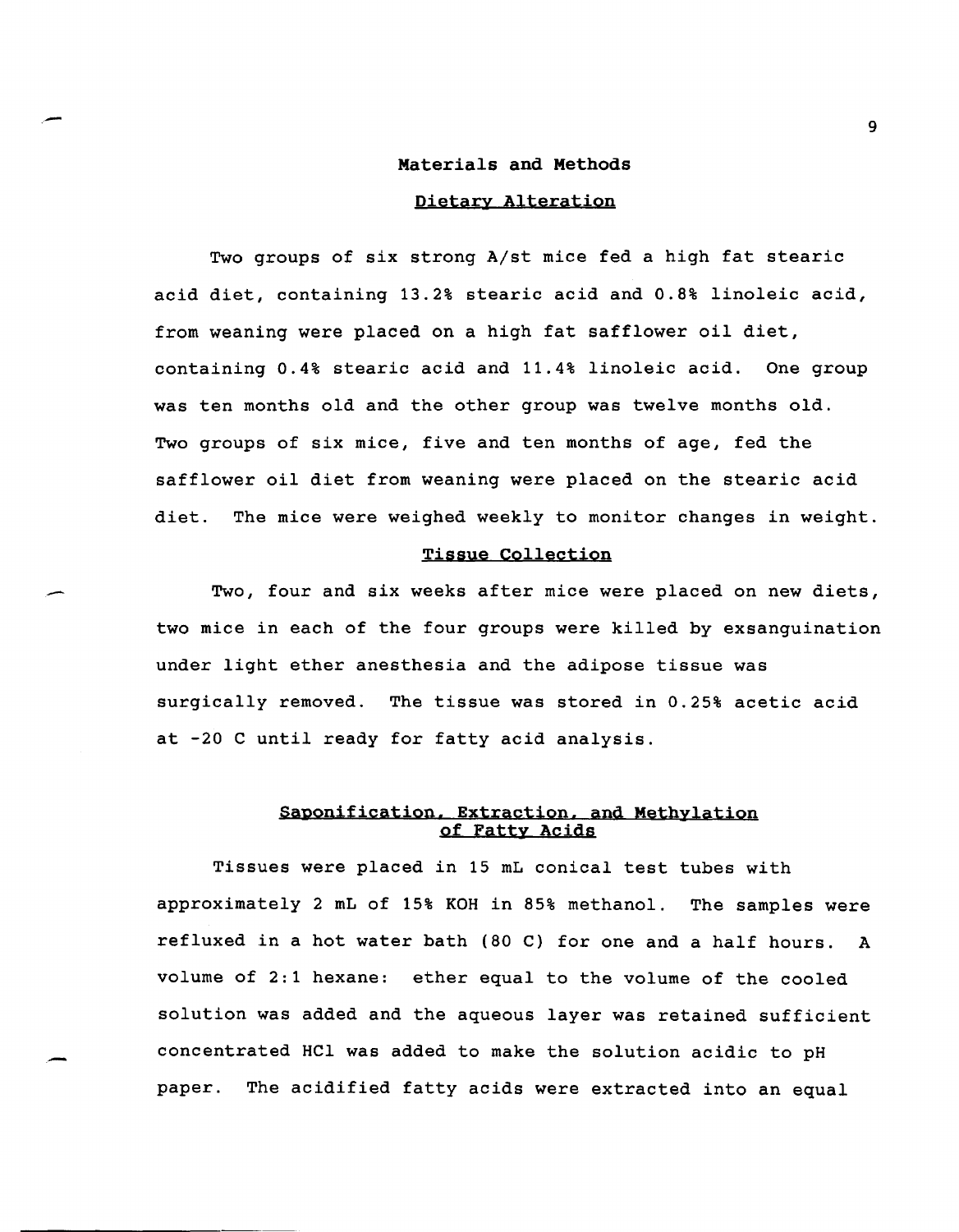volume of hexane and the aqueous layer was removed. An equal volume of saturated KC1 solution was added twice and the aqueous layer was removed both times. A spatula tip full of anhydrous  $Na<sub>2</sub>SO<sub>4</sub>$  was added to the sample to remove any excess water. The solution was then transferred to another centrifuge tube and evaporated under  $N_2$ .

An 80:20 mixture of ether: methanol was added to redissolve the fatty acids. The samples were methylated with the diazomethane procedure of Schlenk and Gellerman (15). The ether was evaporated under  $N_2$  and the methylated fatty acids were stored at -20 C until gas liquid chromatographic (GLC) analysis.

## Chromatographic Analysis

The fatty acids were redissolved with 500-600 mL of hexane. The hexane was evaporated under  $N_2$  to concentrate the fatty acids in the bottom of the centrifuge tube. The fatty acids were redissolved in 50-100 mL of hexane and 0.6-0.8 mL of sample was drawn up with a syringe. The sample was then injected into a column of a Varian 3600 gas chromatograph for fatty acid analysis

10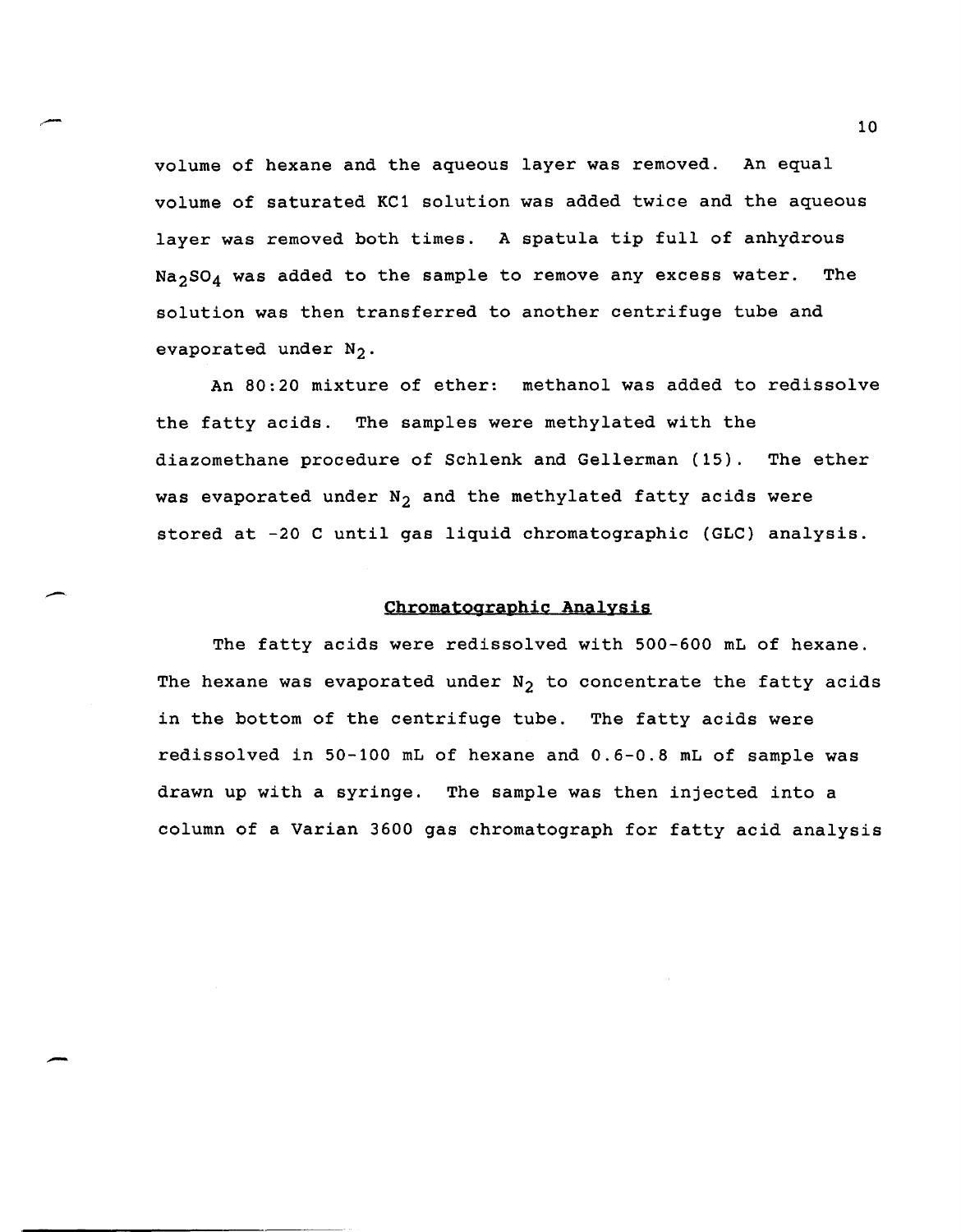#### Results and Discussion

The largest changes in fatty acid composition of the adipose tissue were seen palmitoleic, stearic, oleic and linoleic acids. The trends followed the expected patterns of change that should accompany the dietary alterations made during this project. Overall, the five month SAF mice tended to make a smoother transition toward the expected profile of SA-1 mice. The ten month SAF mice, however, were closer to the expected fatty acid profile of SA-1 mice at the end of six weeks. Thus, the older mice seemed to have a faster rate of change. The younger SAF mice had a problem during the first two weeks with weight loss, probably due to adjustment to the new diet. After the six weeks, however, both the young and old mice appeared to have lost the same average amount of weight. The rates of change for the ten and twelve month SA-1 mice were extremely similar, as was their pattern of weight gain. The SA-1 mile had profiles very close to the expected SAF profile. They had the fastest rate of change, again showing that the older mice change their fatty acid profiles more rapidly than the younger mice.  $(T_{\text{ables 1-4,Fig. 1}})$ 

More specifically, the following trends were observed:

- (1) Both five and ten month SAF mice showed rapid in corporation of palmitoleic acid (16:1) and rapid loss of linoleic acid (18:2).
- (2) The ten month SAF mice had a much quicker increase in percentage of oleic acid (18:1) than the five month mice.
- (3) The ten and twelve month old SA-1 mice had high rates of decreasing stearic and oleic acid percentages. They had a very rapid rate of linoleic acid incorporation.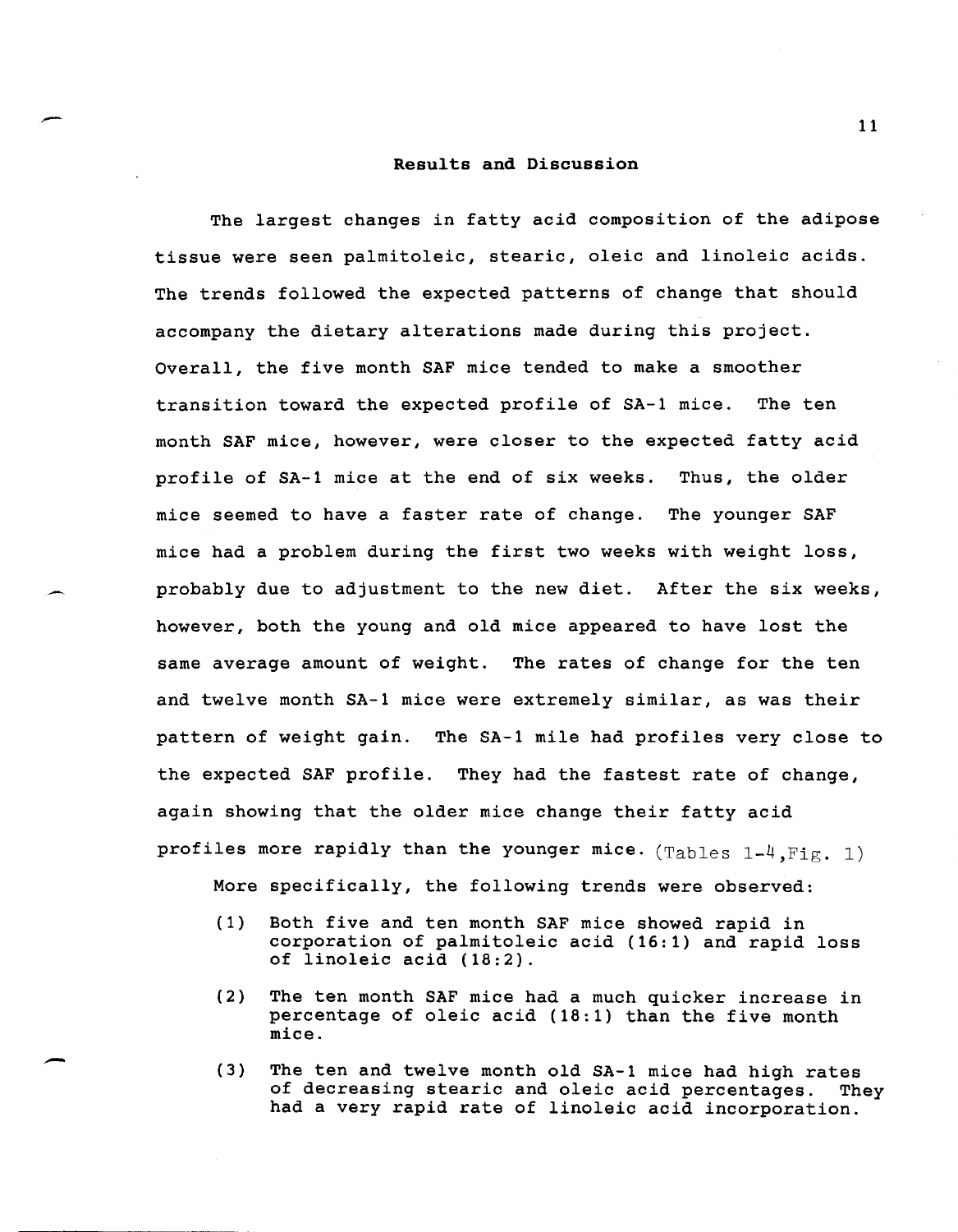The data clearly revealed that dietary fat intake affects the fatty acid composition of the adipose tissue. At the end of six weeks, the SA-1 mice had shown a quicker rate of transition to the new SAF profile they were expected to exhibit than the SAF rate of transition to the SA-1 profile. The ten and twelve month mice of each group had quicker rates of change.

Patterns also emerged relative to weight changes and dietary intake. The mice began their patterns of weight gain or loss after consuming the new diet for one week. After the six week period, the SAF mice of both ages had lost an average of approximately two grams. The ten and twelve month SA-1 mice followed the same weight gain pattern for the first four weeks. During the last two weeks, however, the rate of weight gain for the twelve month mice increased over that of the ten month mice. In general, the rates of weight gain of the SA-1 mice uses the same as the rates of weight loss of the SAF mice and age did not appear to appear to affect the rate either. The exception was the one cage of five month SAF mice who adjusted poorly to the new diet during the first two weeks. These results support those observed previously in our laboratory.  $(Fi \rho, 2)$ 

Putting data from fatty acid composition and weight gain together, led to conclusions contradictory to those of Enser and Ashwell (10). SAF mice showed a weight loss, yet had an increased proportion of 16:1 and a decreased proportion of 18:2. The SA-1 mice gained weight, but had a decreased proportion of 16:1 and an increased proportion of 18:2. These findings may

12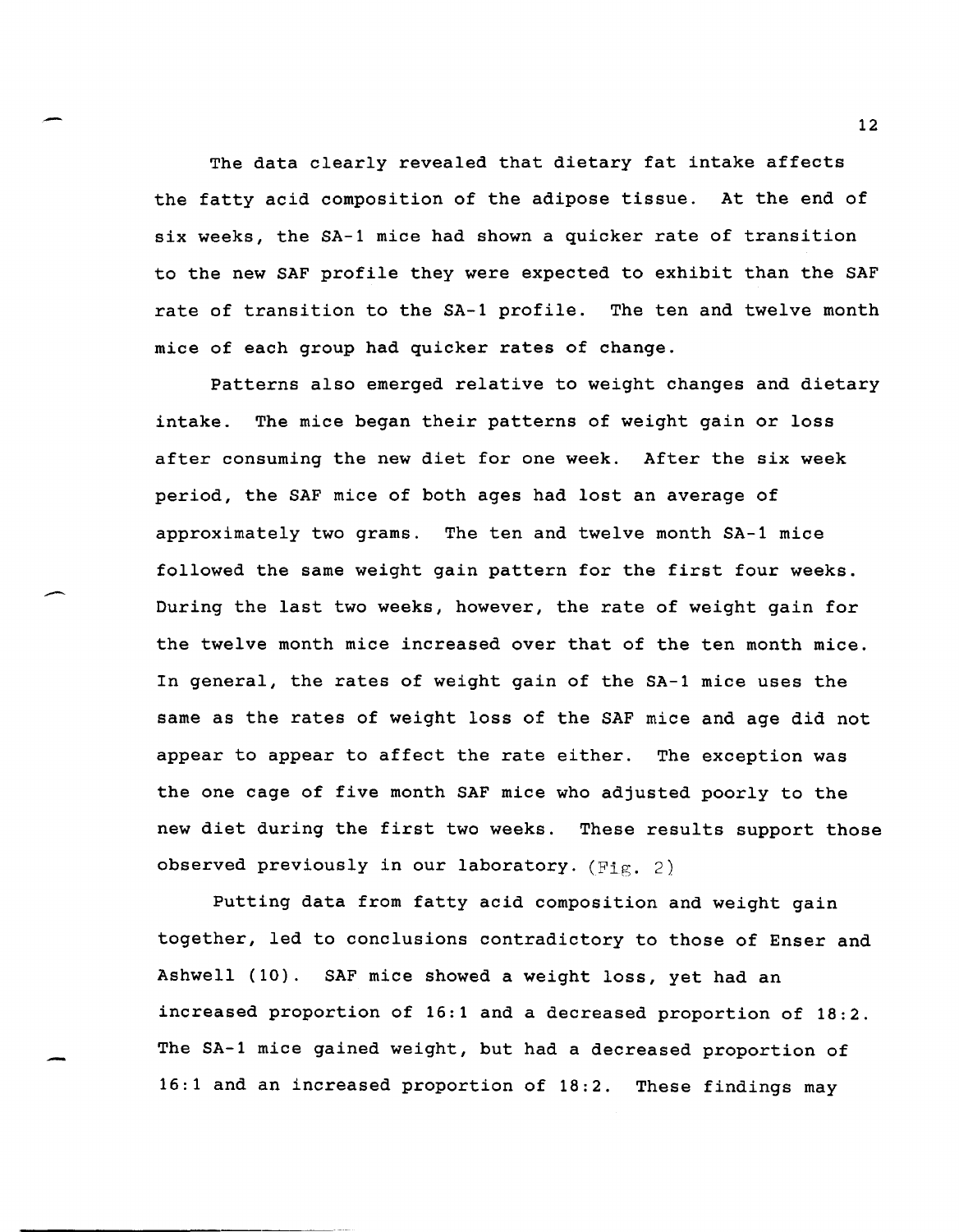differ from other research due to the fact that the mice used in this project merely gained weight, and were not considered obese.

,-

-

-

Although age did not appear to affect the weight change of the mice, it did seem to playa role in the change from the initial fatty acid profile of the mice to the profile indicative of the new diet as mentioned previously. A lesser percentage of 16:1 and a greater percentage 18:1 was found in ten month SAF mice than in five month SAF mice. This observation had been made during other investigations in our laboratory.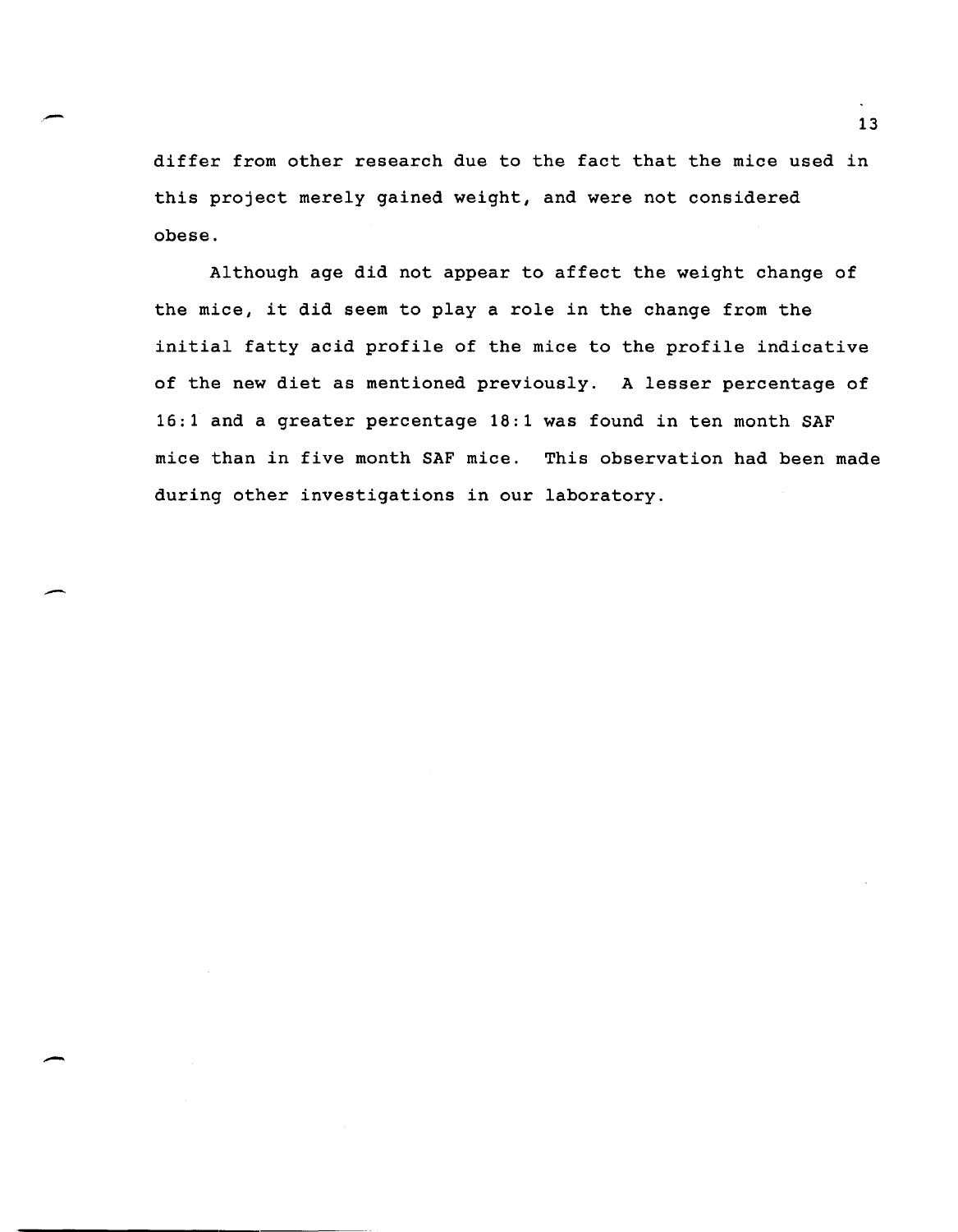## TABLE 1

-

 $\sim$ 

-

## FATTY ACIDS IN ADIPOSE TISSUE OF 5 MONTH OLD SAF MICE FED AN SA-1 DIET FOR 2, 4 AND 6 WEEKS

 $\mathcal{L}^{\mathcal{L}}$ 

|       |      | ID 1SF-5 2SF-5 | <b>AVE</b> |      | $3SF-5$ $4SF-5$ | <b>AVE</b> |      | $SSF-5$ $6SF-5$ | <b>AVE</b> |
|-------|------|----------------|------------|------|-----------------|------------|------|-----------------|------------|
| -416  | 2.3  | 4.1            | 3.2        | 12.3 | 4.1             | 8.2        | 15.3 | 31.5            | 23.4       |
| 16:0  | 10.7 | 13.2           | 12.0       | 15.2 | 12.8            | 14.0       | 13.6 | 6.9             | 10.3       |
| 16:1  | 3.7  | 5.9            | 4.8        | 12.6 | 7.7             | 10.2       | 9.1  | 27.1            | 18.1       |
| 16:2  | 0.4  | 0.5            | 0.5        | 1.1  | 0.0             | 0.6        | 0.0  | 0.0             | 0.0        |
| 48:9  | 2.4  | 2.9            | 2.7        | 3.9  | 3.2             | 3.6        | 6.2  | 1.8             | 4. Ø       |
| 18:1  | 26.8 | 27.7           | 27.3       | 27.4 | 24.6            | 26.0       | 29.8 | 16.6            | 23.2       |
| 18:2  | 49.2 | 40.9           | 45.1       | 25.4 | 46.6            | 36.0       | 23.1 | 12.9            | 18.0       |
| 18:3W | 1.3  | 1.2            | 1.3        | 0.6  | 0.6             | 0.6        | ø. ø | 0.0             | 0.0        |
| 20:2  | 0.2  | 0.2            | 0.2        | 0.0  | 0.0             | ø.ø        | 0.0  | $QQ$ .          | 0.0        |
| 20:3  | Q, 3 | 0.1            | Q.2        | Q.1  | Q.1             | Q.1        | ø.ø  | 0. O            | Ø.Ø        |
| 20:4  | Q.3  | 0.3            | Q.3        | 0.3  | Q.3             | Q.3        | 0. O | 0.0             | 0.0        |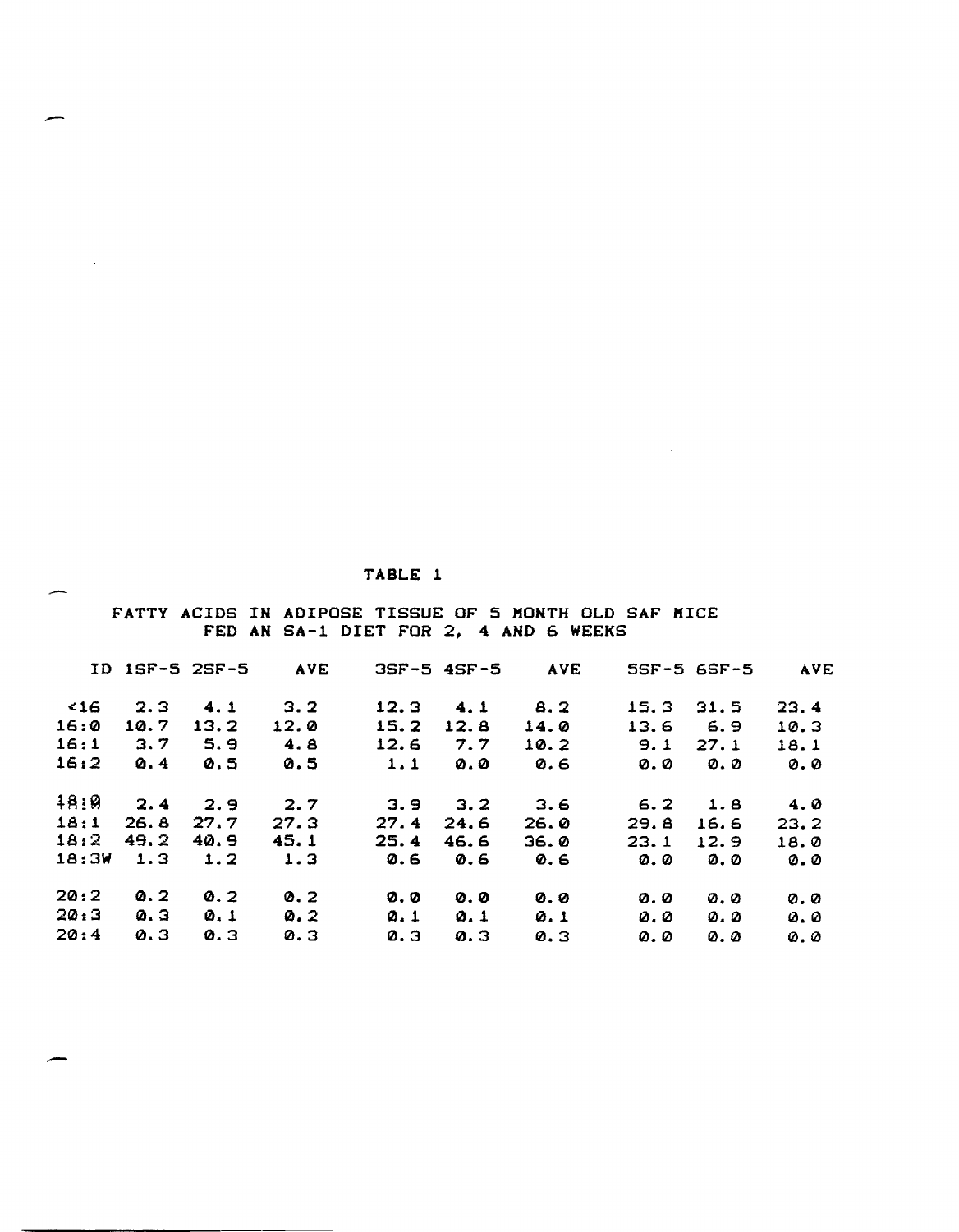## TABLE 2

~-

FATTY ACIDS IN ADIPOSE TISSUE OF 10 MONTH OLD SAF MICE FED AN SA-l DIET FOR 2, 4 AND 6 WEEKS

 $\sim$ 

| ID    |      | 1SF-10 2SF-10 | <b>AVE</b> | $35F-10$ $45F-10$ |      | <b>AVE</b> |                           | $5SF-106S$ F-10 | <b>AVE</b> |
|-------|------|---------------|------------|-------------------|------|------------|---------------------------|-----------------|------------|
| 516   | 5.3  | 3.3           | 4.3        | 10.0              | 3.5  | 6.8        | 1.8                       | 15.1            | 8.5        |
| 16:0  | 12.1 | 11.7          | 11.9       | 10.6              | 14.1 | 12.4       | 16.5                      | 14.8            | 15.7       |
| 16:1  | 5.9  | 5.4           | 5.7        | 10.2              | 11.1 | 10.7       | 7.6                       | 10.6            | 9.1        |
| 16:2  | 0.7  | 0.0           | Q.4        | 1.1               | 0.0  | 0.6        | Q.4                       | 0.0             | Q.2        |
| 18:0  | 3.1  | 3.8           | 3.5        | 2.6               | 2.4  | 2.5        | 4.8                       | 5.3             | 5.1        |
| 18:1  | 26.2 | 29.2          | 27.7       | 19.0              | 28.3 | 23.7       | 47.Q                      | 30.2            | 38.6       |
| 18:2  | 43.6 | 40.6          | 42.1       | 44.1              | 39.7 | 41.9       | 20.0                      | 24.0            | 22.0       |
| 18:3W | 0.8  | 2.3           | 1.6        | 0.4               | 0.5  | 0.5        | 1.1                       | 0.0             | 0.6        |
| 20:2  | Q.2  | 0.7           | 0.5        | 0.0               | Ø. Ø | Q. Q       | Q.1                       | 0.0             | Q.1        |
| 20:3  | Q.2  | 0.5           | Q.4        | 0.0               | Ø. Ø | 0.0        | 0.0                       | 0.0             | 0.0        |
| 20:4  | Q, 3 | 0.6           | 0.5        | Q.2               | Q.2  | Q.2        | $\boldsymbol{\alpha}$ . 3 | 0.0             | Q.2        |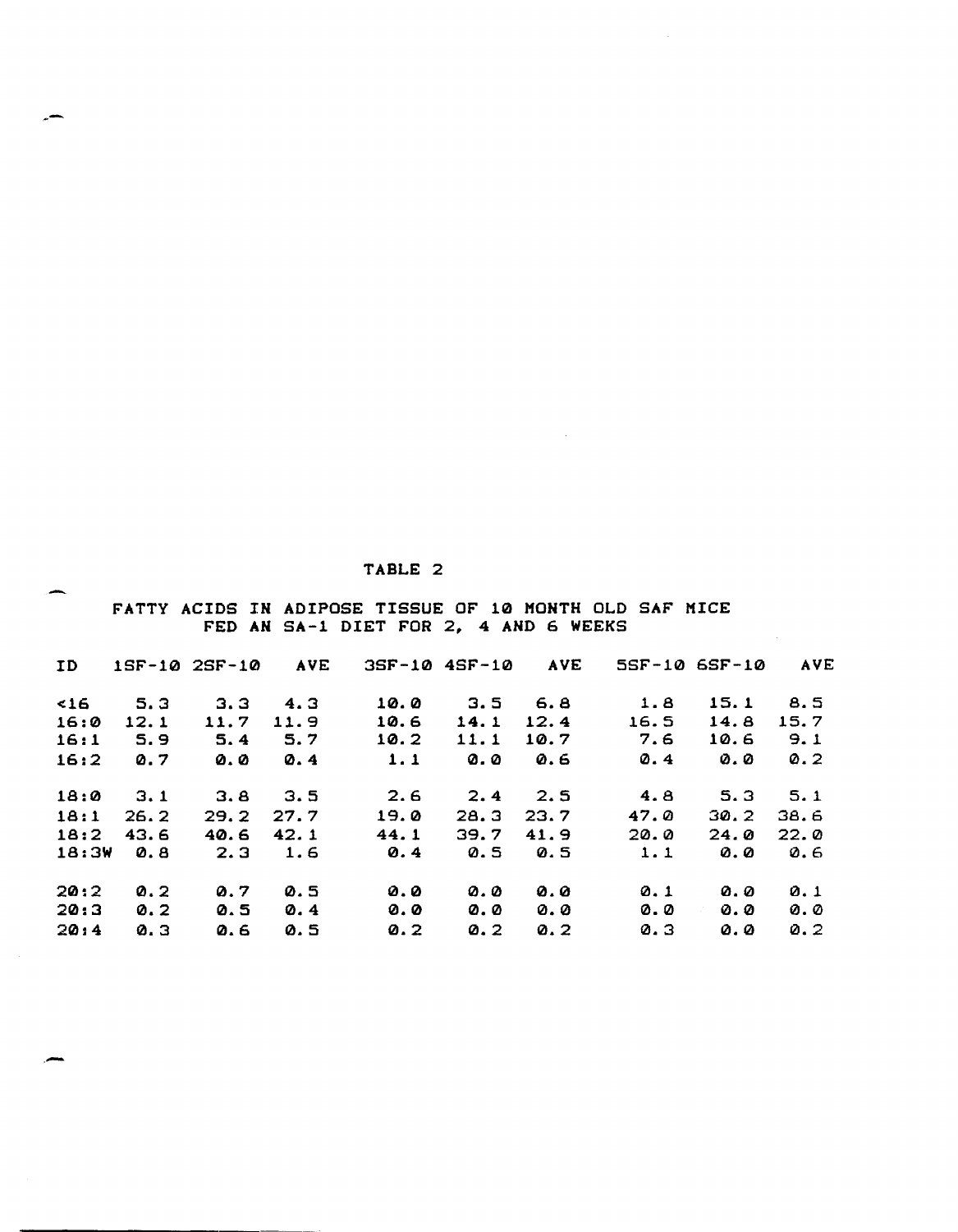| <b>TABLE</b> |  |
|--------------|--|
|--------------|--|

-,

-

FATTY ACIDS IN ADIPOSE TISSUE OF 10 MONTH OLD SA-1 MICE FED A SAF DIET FOR 2, 4 AND 6 WEEKS

| ID    |      | $1S_A - 102S_A - 10$ | <b>AVE</b> | 35A-10 45A-10 |      | <b>AVE</b>       |                   | $5SA-10$ $6SA-10$             | AVE        |
|-------|------|----------------------|------------|---------------|------|------------------|-------------------|-------------------------------|------------|
| 16    | 21.2 | 4.4                  | 12.8       | 25.9          | 2.8  | 14.4             | 2.0               | 1.5                           | 1.8        |
| 16:0  | 13.8 | 13.0                 | 13.4       | 11.9          | 13.1 | 12.5             | 11.4              | 11.9                          | 11.7       |
| 16:1  | 9.6  | 6.7                  | 8.2        | 12.8          | 7.3  | 10.1             | 5.2               | 6.1                           | 5.7        |
| 16:2  | 2.0  | 0.0                  | 1.0        | 0.0           | Q, 3 | Q <sub>1</sub>   | 0.0               | 0.0                           | 0.0        |
| 18:0  | 4.5  | 3.9                  | 4.2        | 1.7           | 2.6  | 2.2              | 1.9               | 2.2                           | 2.1        |
| 18:1  | 29.1 | 50.8                 | 40.O       | 21.6          | 33.2 | 27.4             | 30.5              | 34.2                          | 32.4       |
| 18:2  | 12.3 | 18.7                 | 15.5       | 24.9          | 38.9 | 31.9             | 47.2              | 42.4                          | 44.8       |
| 18:3W | 0. A | 1.3                  | 1.1        | o. o          | 0. B | Q.4              | 0. B              | $\boldsymbol{\mathsf{o}}$ . 8 | 0.8        |
| 20:2  | 0.0  | 0.0                  | 0. O       | 0.0           | 0.0  | 0.0              | 0.0               | 0. O                          | $QQ$ . $Q$ |
| 20:3  | 0.0  | 0.0                  | Ø. Ø       | 0.0           | Q.2  | Q.1              | 0.0               | ø. ø                          | QQ         |
| 20:4  | 0.0  | 0.0                  | ø.ø        | 0.0           | 0.5  | $\mathbf{a}$ . 3 | $\varnothing$ . 5 | 0.6                           | 0.6        |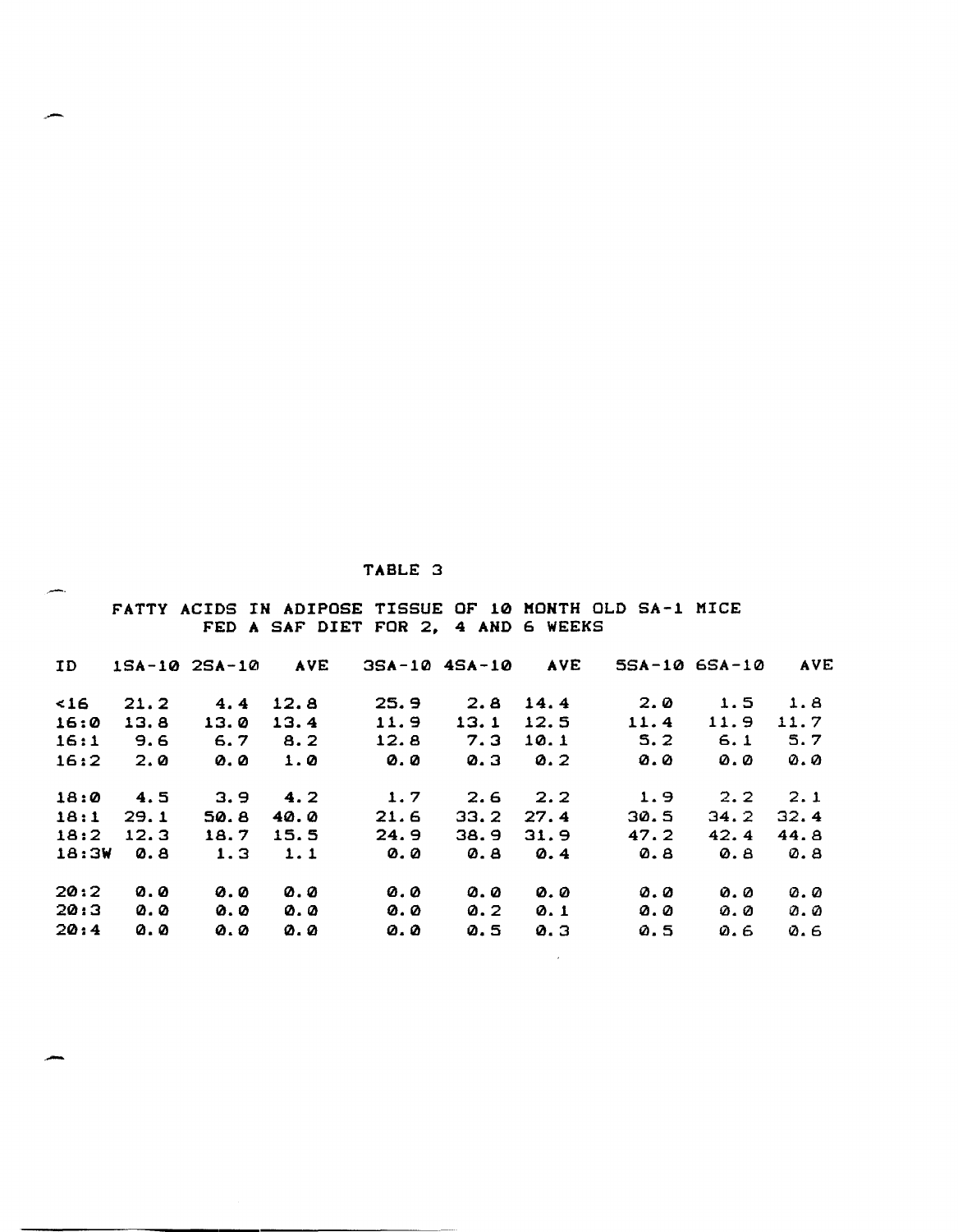| ᅩ | TABLE 4 |  |                                                                                                |  |  |  |  |  |  |  |  |
|---|---------|--|------------------------------------------------------------------------------------------------|--|--|--|--|--|--|--|--|
|   |         |  | FATTY ACIDS IN ADIPOSE TISSUE OF 12 MONTH OLD SA-1 MICE<br>FED A SAF DIET FOR 2, 4 AND 6 WEEKS |  |  |  |  |  |  |  |  |

| ID.   |            | $15A-12$ $25A-12$ | <b>AVE</b> |      | $35A-12$ $45A-12$ | <b>AVE</b> |      | $55A-12$ $65A-12$ | <b>AVE</b>       |
|-------|------------|-------------------|------------|------|-------------------|------------|------|-------------------|------------------|
| 516   | 5.8        | 1.7               | 3.8        | 5.3  | 3.3               | 4.3        | 3.1  | 6.4               | 4.8              |
| 16:0  | 14.1       | 12.1              | 13.1       | 12.8 | 13.8              | 13.3       | 12.1 | 11.3              | 11.7             |
| 16:1  | 5.5        | 5.9               | 5.7        | 9.7  | 8.2               | 9.0        | 5.8  | 4.9               | 5.4              |
| 16:2  | Q.7        | Q.3               | 0.5        | 0.0  | 0. O              | 0.0        | 0.0  | 0.6               | Q.3              |
| 18:0  | 6.8        | 3.0               | 4.9        | 3.9  | 2.7               | 3.3        | 3.9  | 3.0               | 3.5              |
| 18:1  | 59.0       | 47.9              | 53.5       | 36.2 | 29.7              | 33.0       | 40.0 | 26.0              | 33.0             |
| 18:2  | 0.0        | 24.3              | 12.2       | 29.2 | 41.6              | 35.4       | 32.9 | 46.6              | 39.8             |
| 18:3W | 2.0        | 1.3               | 1.7        | Q.4  | 0.0               | Q.2        | 0.9  | Q.7               | $\mathbf{0}$ . B |
| 20:2  | <b>0.0</b> | Ø. Ø              | 0.0        | 0.0  | <b>0.0</b>        | 0.0        | 0.0  | Q.1               | Q.1              |
| 20:3  | 0.0        | Q.1               | Q.1        | 0.0  | 0. O              | 0.0        | 0.0  | 0.1               | 0.1              |
| 20:4  | 0.0        | Q.3               | Q.2        | 0.5  | Q.7               | 0.6        | Q.3  | Q.3               | Q.3              |

-

 $\sim$ 

# TABLE 4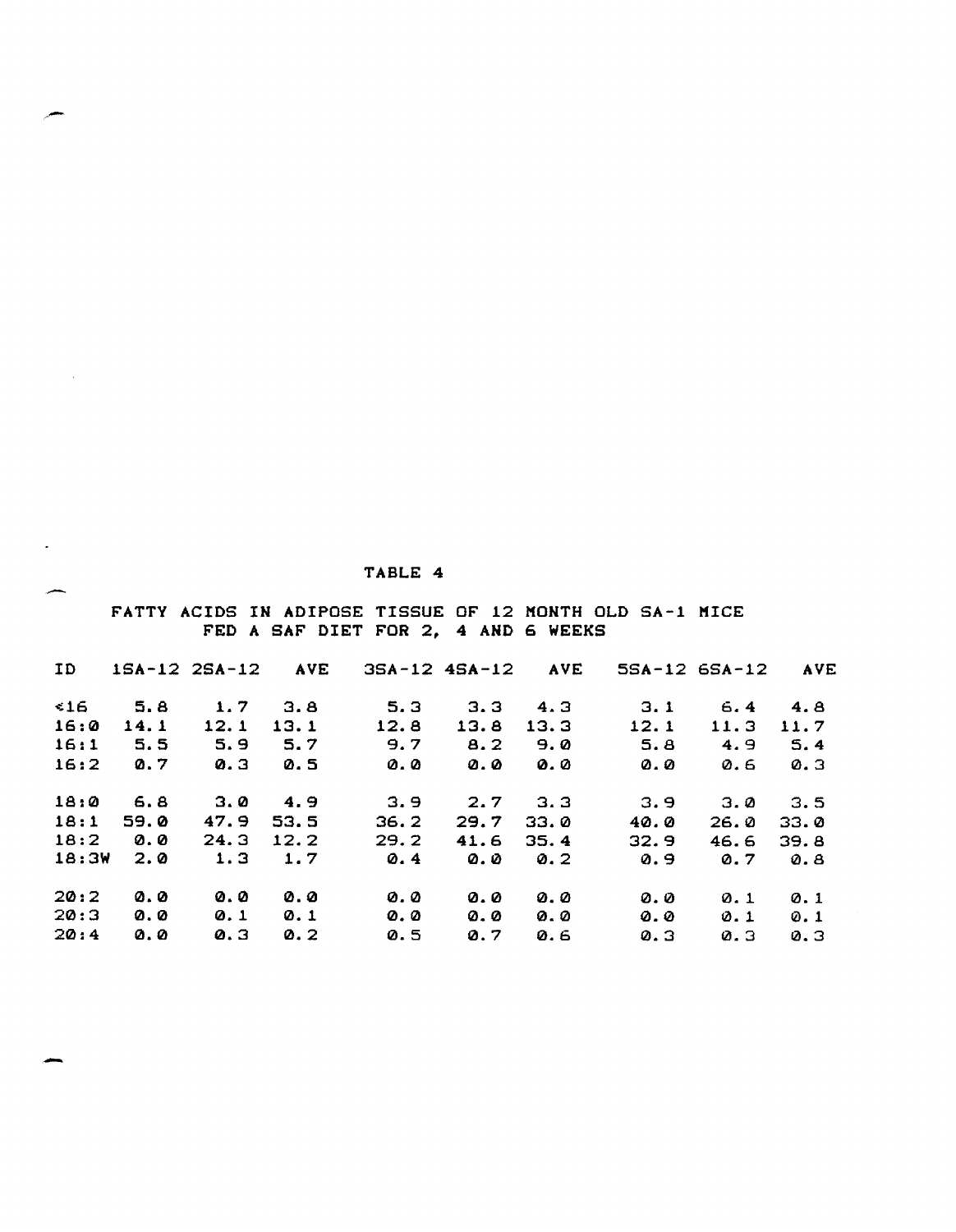FIGURE 1: The expected fatty acid profiles of the adipose tissue of mice fed different diets,

 $\Delta \sim 10^5$ 

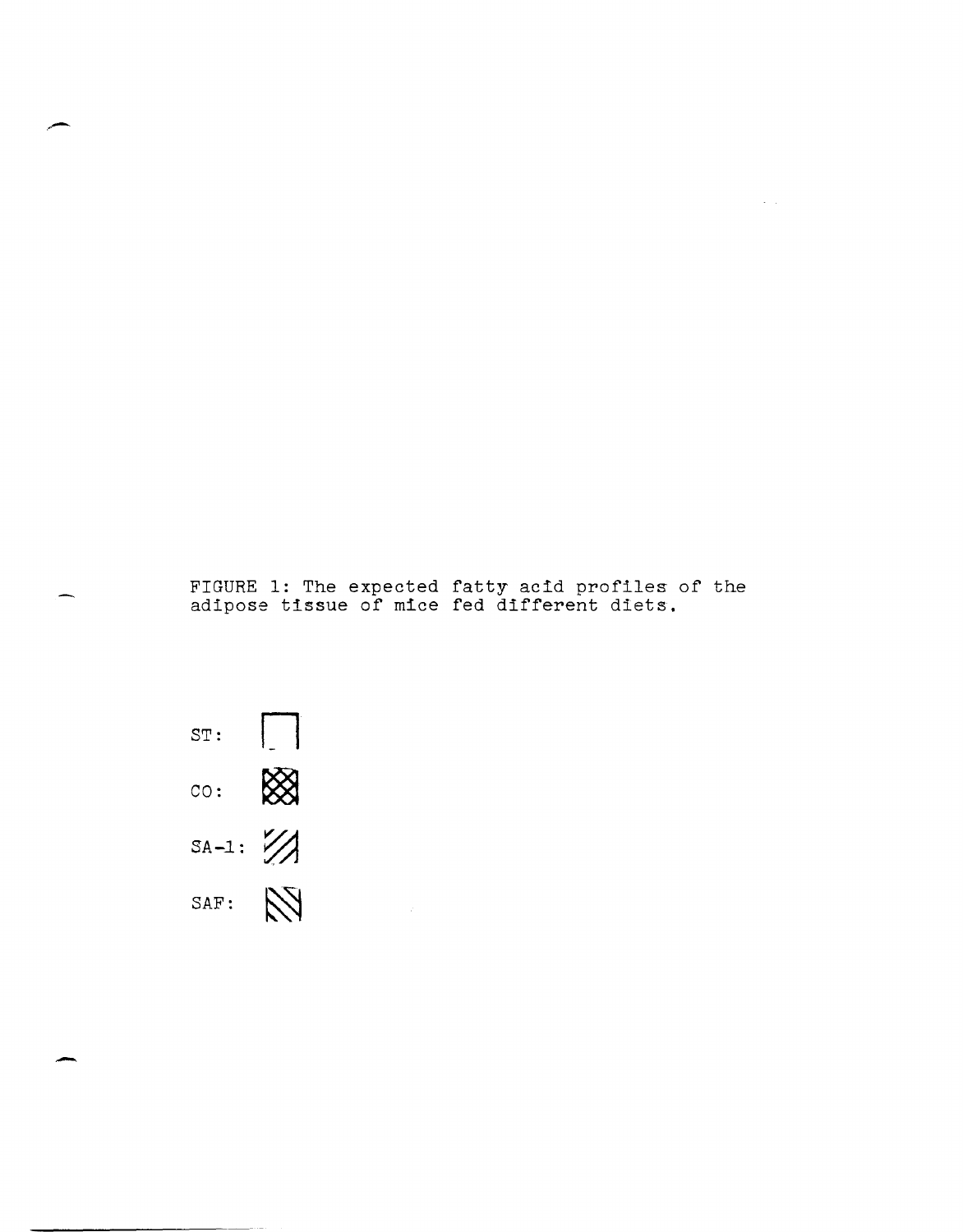

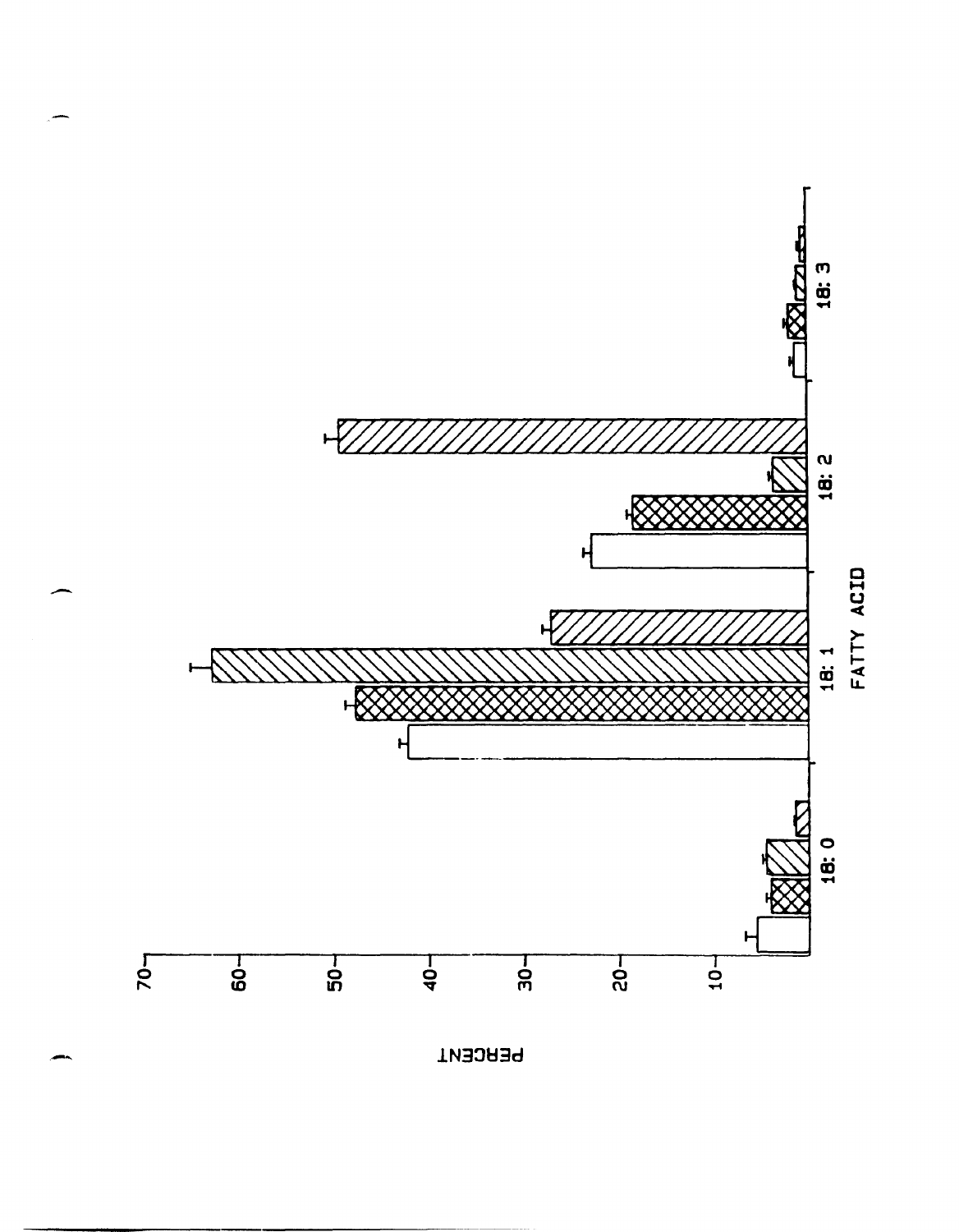

**Adgiaw** 

 $(6)$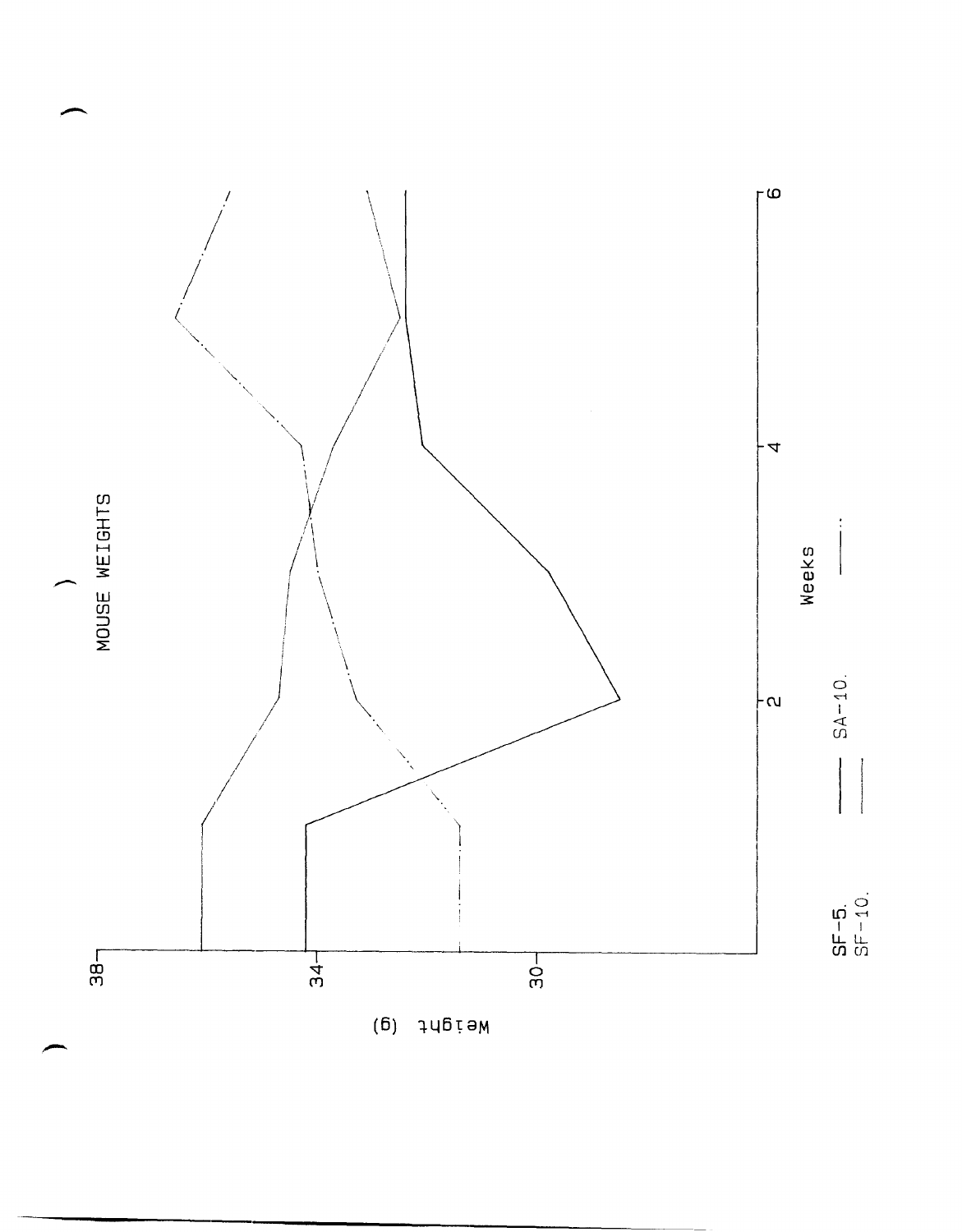#### **Summary**

Fatty acids analysis showed that alteration of dietary fat intake caused changes in the adipose tissue fatty adipose tissue fatty acid composition. The rate of change was more rapid in the older mice than in the younger mice. The SA-1 mice had a quicker rate of change than the SAF mice. At the end of six weeks, the SA-1 mice had a fatty acid profile very close to that of SAF mice. The SAF mice, after six weeks, were not as close to the SA-1 profile, the ten month being closer than the five month.

The SAF mice lost weight, accompanied by increases in stearic, oleic, and palmitoleic acids and a decrease in linoleic, the polyunsaturated fatty acid. The SA-1 mice followed the opposite pattern. Thus, diets high in PUFA led to high percentages of PUFA in the adipose tissue and weight gain. Diets high in stearic acid, a saturated fatty acid, led to large stores of stearic acid in the adipose and weight loss.

In conclusion, an interrelationship between dietary intake, fatty acid composition of adipose tissue and weight gain has been demonstrated by this project. Age was also shown to playa minor role in the incorporation of fatty acids and the rate of change.

 $\sim$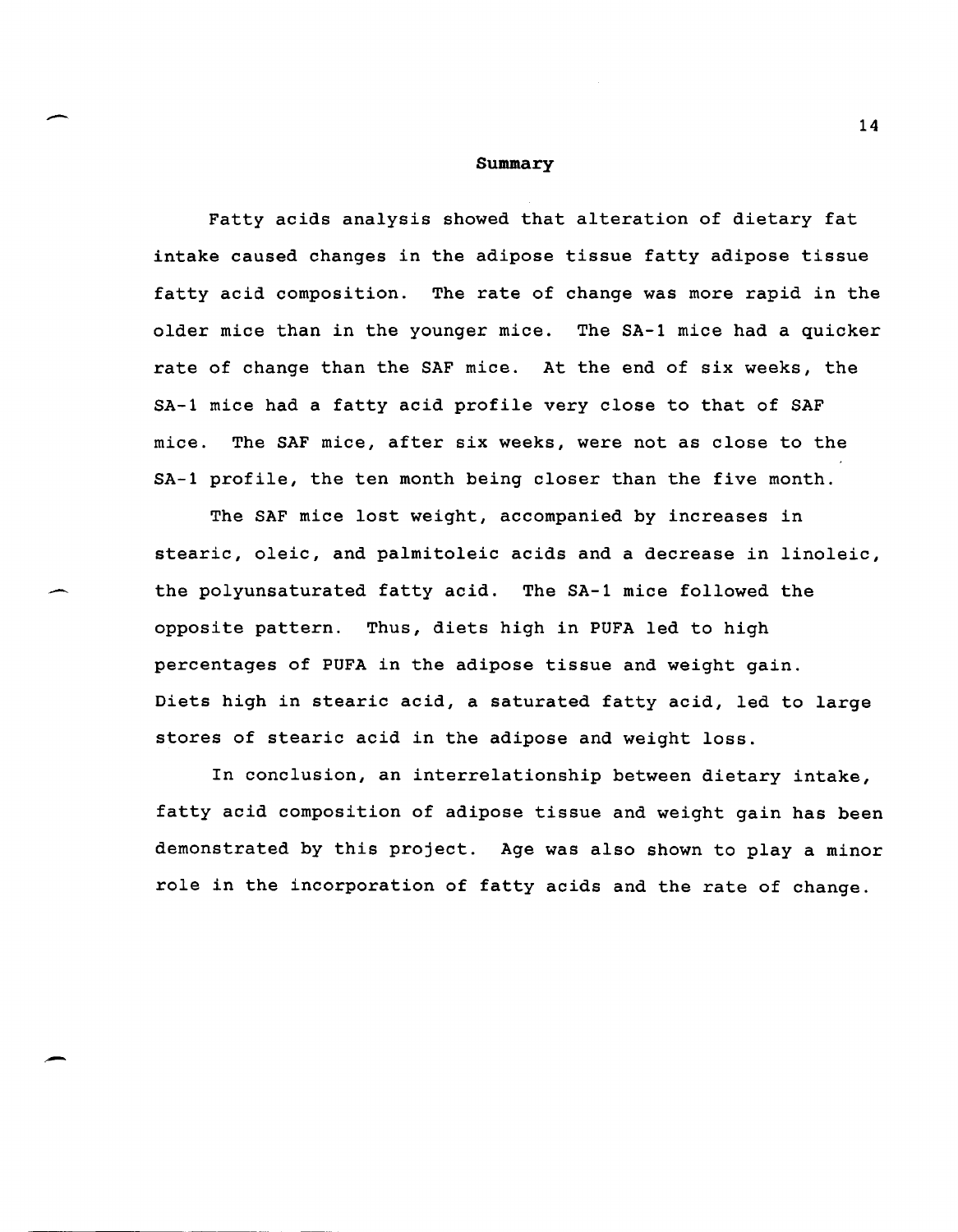#### **References Cited**

--

. -

- 1. Beynen, A.C. and M.B. Katan (1985). Random sampling and long-term storage of subcutaneous adipose tissue biopsies for determination of fatty acid composition. Am J Clin Nutr 42: 317-322.
- 2. Beynen, A.C., R.J.J. Hermus, and J.G. A.J. Hautvast (1980). A mathematical relationship between the fatty acid composition of the diet and that of the adipose tissue in man. Am J Clin Nutr 33: 81-85.
- 3. Plakke, T., J. Berkel, A.C. Beynen, R.J.J. Hermus, and M.B. Katan (1983). Relationship between the fatty acid composition of the diet and that of the subcutaneous adipose tissue in individual human subjects. Hum. Nutr: Appl. Nutr. 37A: 365-372/
- 4. Burns, C.P., J.A. Rosenberger, and D.G. Luttenegger (1983). Selectivity in modification of the fatty acid composition of normal mouse tissues and membranes in vivo. Ann. Nutr. Metab. 27: 268-277 .
- 5. Takatori, T., F.C. Phillips, H. Shimasaki, and 0.5. Privett (1976). Effects of dietary saturated and trans fatty acids on tissue lipid composition and serum LCAT activity in the rat. Lipids 11: 272-280.
- 6. Thomas, L.H., P.R. Jones, J.A. Winter, and H. Smith (1981). Hydrogenated oils and fats: the presence of chemically -modified fatty acids in human adipose tissue. Am J Clin Nutr 34: 877-886.
- 7. Karmer, J.K.G. (1980). Comparative studies on composition of cardiac phospholipids in rats fed different vegetable oils. LIPIDS 15: 651-660.
- 8. McMurchie, E.J., B.M. Margetts, L.J. Beilin, K.D. Croft, R. Vandongen, and B.K. Armstrong (1984). Dietary-induced changes in the fatty acid composition of human cheek cell phospholipids: correlation with changes in the dietary polyunsaturated/saturated fat ratio. Am J Clin Nutr 39: 975-980.
- 9. McMurchie, E.J., J.D. Potter, T.E. Rohan, and B.S. Hetzel (1984). Human Cheek cells: A man-invasive method for determining tissue lipid profiles in dietary and nutritional studies. Nutr Rep Int 29: 519-526.